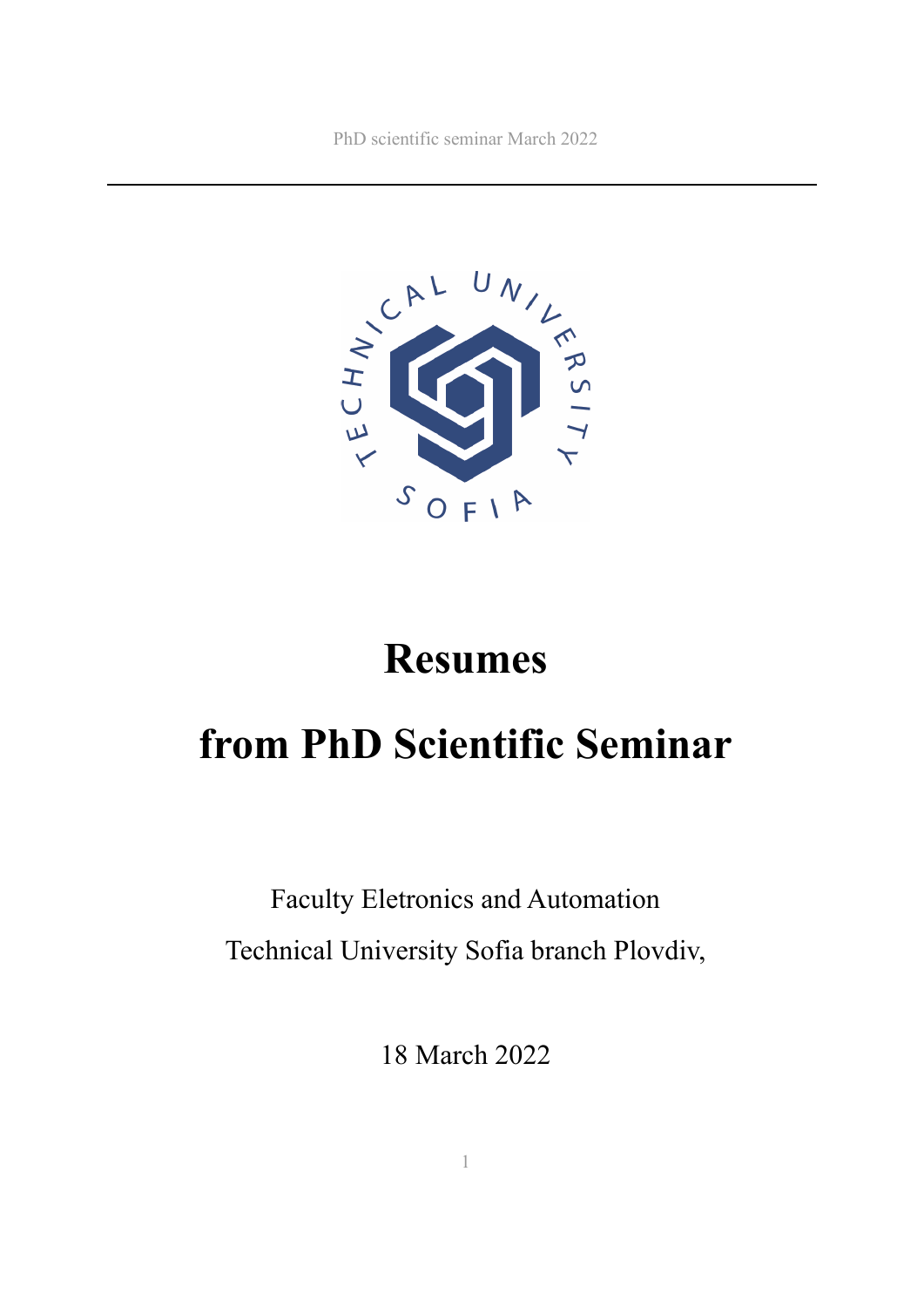PhD scientific seminar March 2022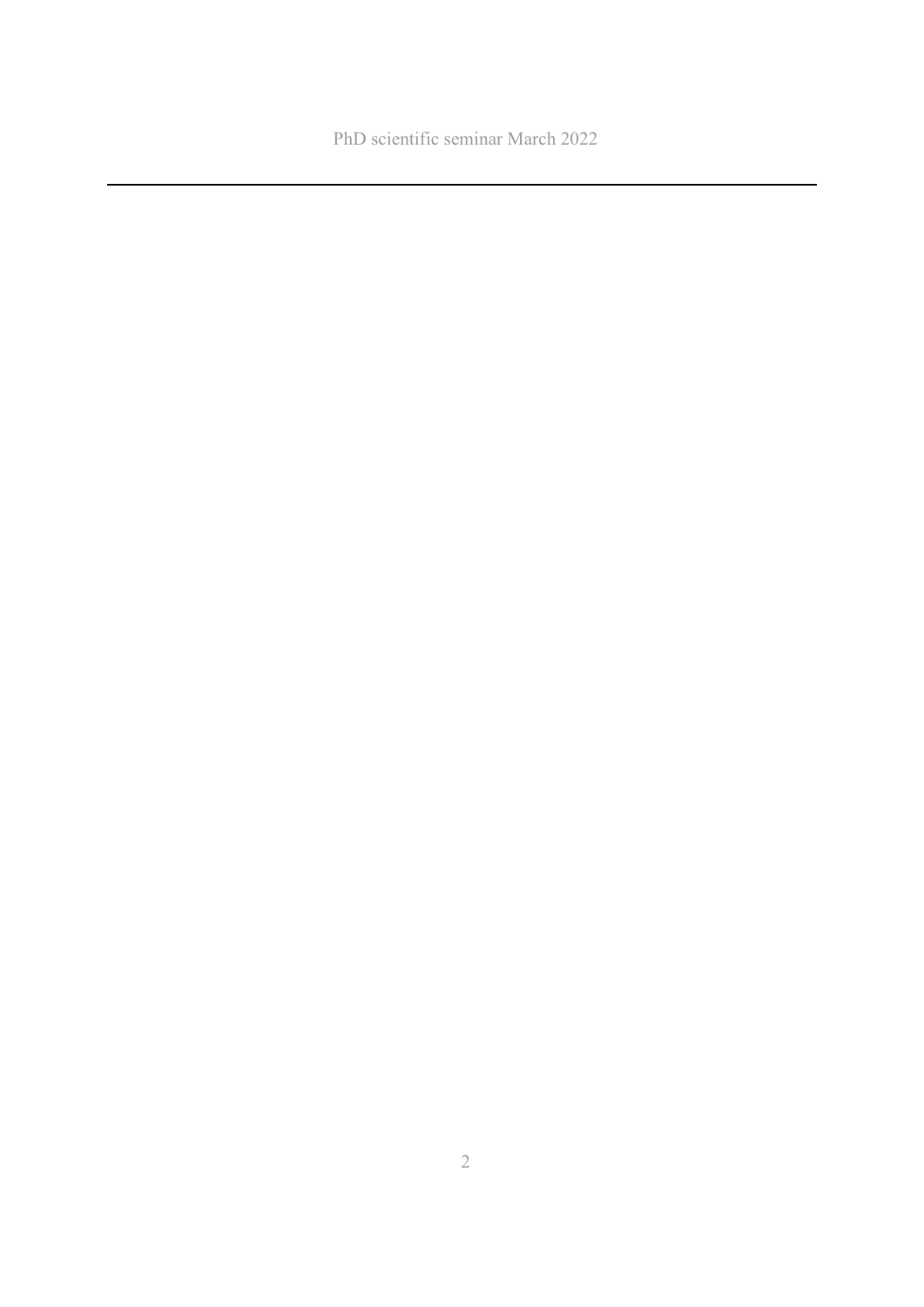# **Table of Contents**

| New Algorithms And Work Models For Intelligent Assistant Agents in a High-Risk Environ-     |     |
|---------------------------------------------------------------------------------------------|-----|
|                                                                                             |     |
|                                                                                             |     |
| Algorithms and Programs development to Ensure Production System operation with Network      |     |
|                                                                                             |     |
|                                                                                             |     |
| Research And Implementation Of Blockchain-Based Network Security16                          |     |
| A survey of methods and architectures for deployment and testing of containerized microser- |     |
|                                                                                             |     |
| System with Remote and Mobile Access for Automation of Thermal Fields and Fluid Streams     |     |
| Measurements.                                                                               | 22  |
|                                                                                             |     |
|                                                                                             |     |
| Algorithms and methods for increasing the operational efficiency of industrial manipulators |     |
|                                                                                             | .28 |
|                                                                                             |     |

# **Index of Authors**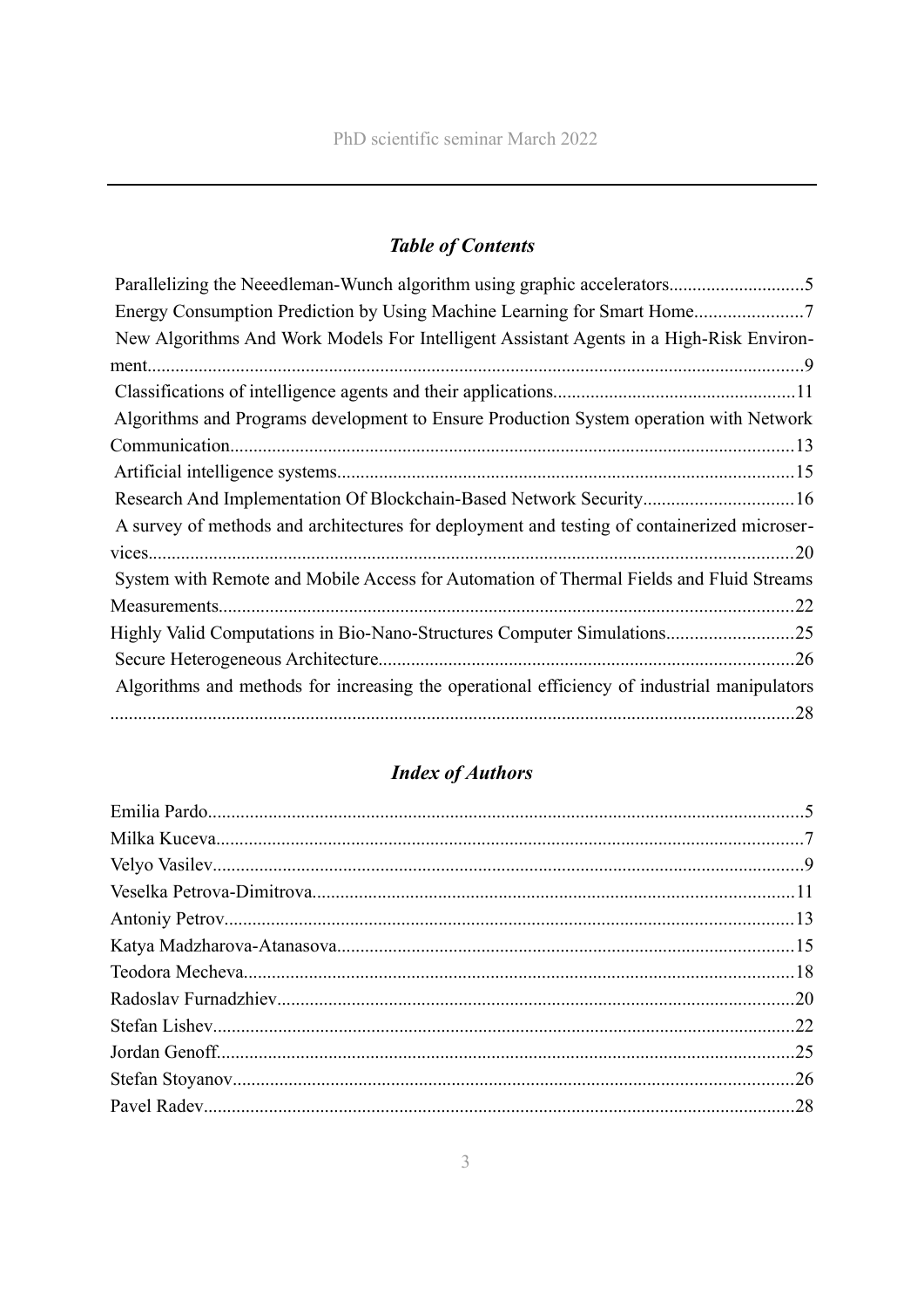Emilia Pardo is 1st year PhD student at the Technical University Sofia branch Plovdiv, Department of Computer Systems and Technologies. She has a MSc and BSc degree in Computer Technologies from Plovdiv University "Paisii Hilendarksi". Her PhD research interests and activities are in

## <span id="page-3-1"></span> PARALLELIZING THE NEEEDLEMAN-WUNCH ALGORITHM USING GRAPHIC ACCELERATORS

<span id="page-3-0"></span>EMILIA PARDO

Computer Systems and Technologies Department Technical University of Sofia-branch Plovdiv Tsanko Dyustabanov 25, 4000 Plovdiv, Bulgaria epardo@tu-plovdiv.bg

Bioinformatics is used to analyze whole-genome sequencing data. It is interdisciplinary field that developes and improves methods for storing, retrieving, organizing and analyzing biological data. Bioinformatics has become an important part of many areas of biology. In the field of genetics and genomics, it aids in sequencing and annotating genomes and their observed mutations. In structural biology, it aids in the simulation and modeling of DNA, RNA and protein structures as well as molecular interactions. This involves algorithm, pipeline and software development and analysis, transfer and database/storage development of genomics data. Genomics applies recombinant DNA, DNA sequencing methods and bioinformatics to sequence, assemble and analyze the function and structure of the gehomes. A typical wholegenome sequencing workflow contains quality control and data grooming, genome assembly and post-assembly analysis. This volume of data is produced from next-generation sequencing platforms is massive.

The Needleman–Wunsch algorithm is an algorithm used in bioinformatics to align protein or nucleotide sequences. The algorithm was developed by Saul B. Needleman and Christian D. Wunsch and published in 1970.The algorithm essentially divides a large problem (e.g. the full sequence) into a series of smaller problems, than optimizes the results. The algorithm is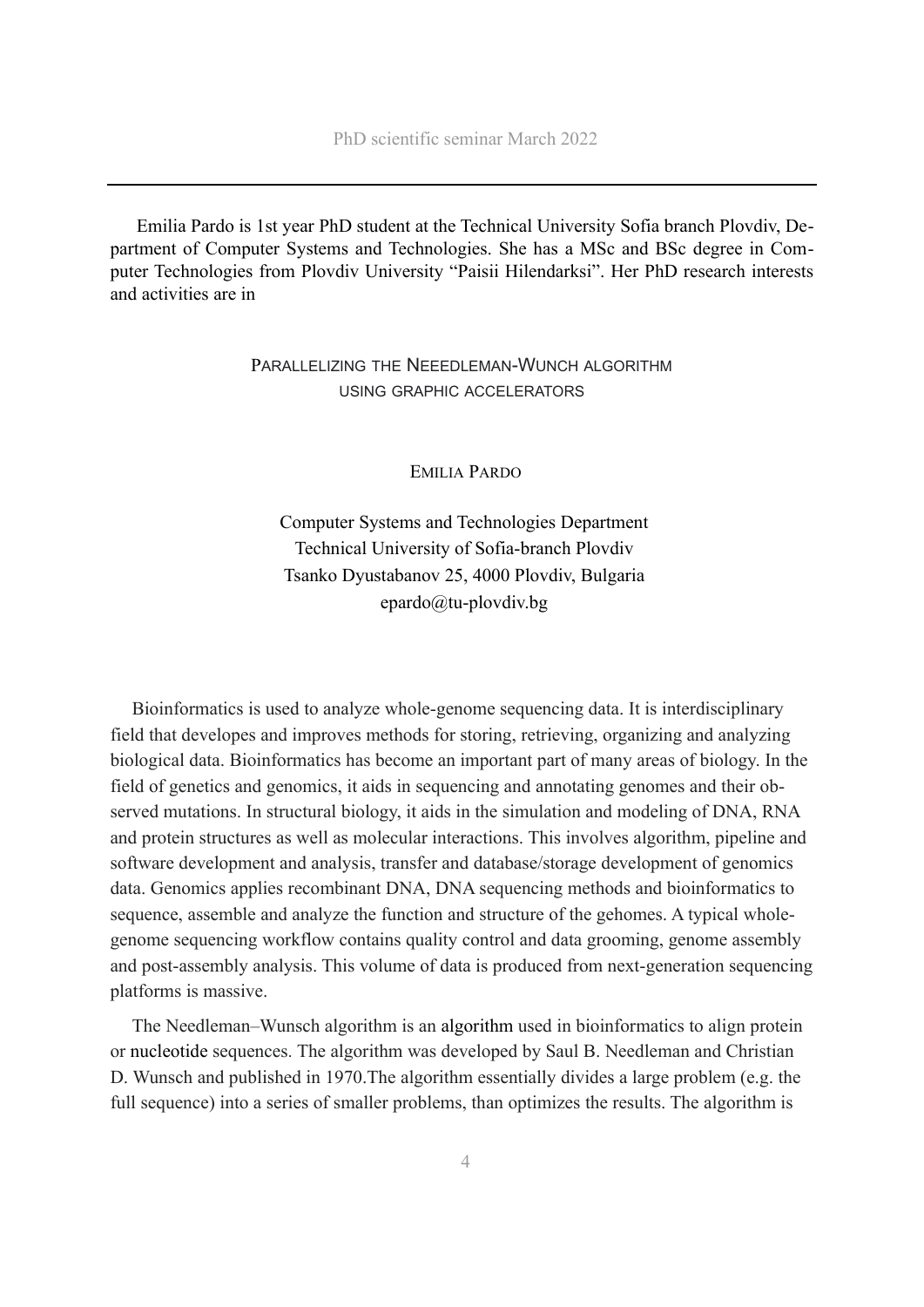widely used for optimal global alignment, especially when the quality of the global alignment is of the utmost importance. The algorithm assigns a score to every possible alignment and his purpose is to find all possible alignments having highest score.

The DNA sequences are available in FASTA format, which are stored in NCBI (The National Center for Biotechnology Information). The structure of one FASTA file is presented by a thousand rows – a nucleotid sequences. A large computing resource is required for comparing and searching for matches. The graphical accelerators are suitable for this problem. GPUs (Graphical Processing Units) have thousands of cores,which can be used for parallel comparison. In 2006 appears the CUDA (Compute Unified Device Architecture) architecture, which can be used for parallel programming, using languages like FORTRAN/C, ACC, C++.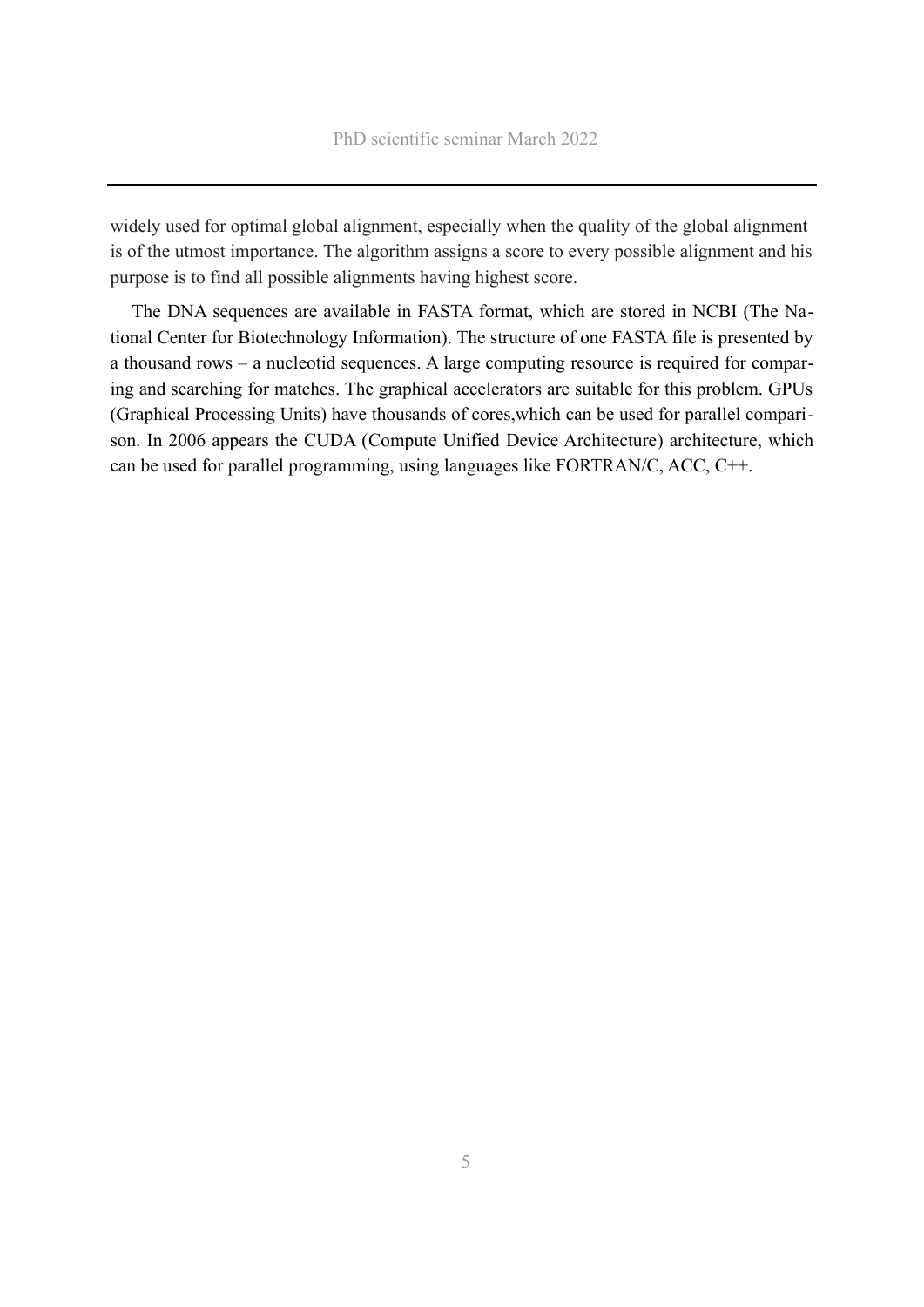Milka Kuceva is second year PhD student at the Technical University of Sofia, branch Plovdiv, Faculty of Computer Systems and Technologies. The subject of her PhD thesis is "Мethods and tools for building cloud-based intelligent sensor systems". Milka holds a MSc degree in Computer Science from the same university. Her PhD research is related to energy efficiency in Smart Home.

#### <span id="page-5-1"></span>ENERGY CONSUMPTION PREDICTION BY USING MACHINE LEARNING FOR SMART HOME

#### <span id="page-5-0"></span>MILKA KUCEVA

Computer Systems and Technologies Department Technical University of Sofia-branch Plovdiv Tsanko Dyustabanov 25, 4000 Plovdiv, Bulgaria m.kuceva@std.tu-plovdiv.bg

Electricity is considered to be the heart of modern social and economic development. Advances in technology tempted us to use electricity-driven elements in every aspect of our life from commercial to domestic sector for shaping our lives to be more comfortable. However new challenges have arisen where further investigation is necessary on how to manage the supply-demand balance of electricity more effectively, securely and reliably along with ensuring a coordinated multi-way communication for better monitoring and control of the network and user assets. The Internet of Things (IoT) is a rapidly emerging field of technologies that delivers numerous cutting-edge solutions in various application domains.

The IoT-enabled Smart Energy Grid system equipped with intelligent two-way data communication can significantly improve the operation and control of the traditional energy grid system. These improvements address the reliability, flexibility, efficiency of the conventional grid system. In a smart grid environment, the system must provide services including the large-scale integration of distributed renewable energy resources, establishment of live, realtime data communication between consumers and service providers regarding tariff information and energy consumption, facility to collect and transfer statistics of system parameters for analysis and infrastructure to implement necessary actions based on those analyses. It can be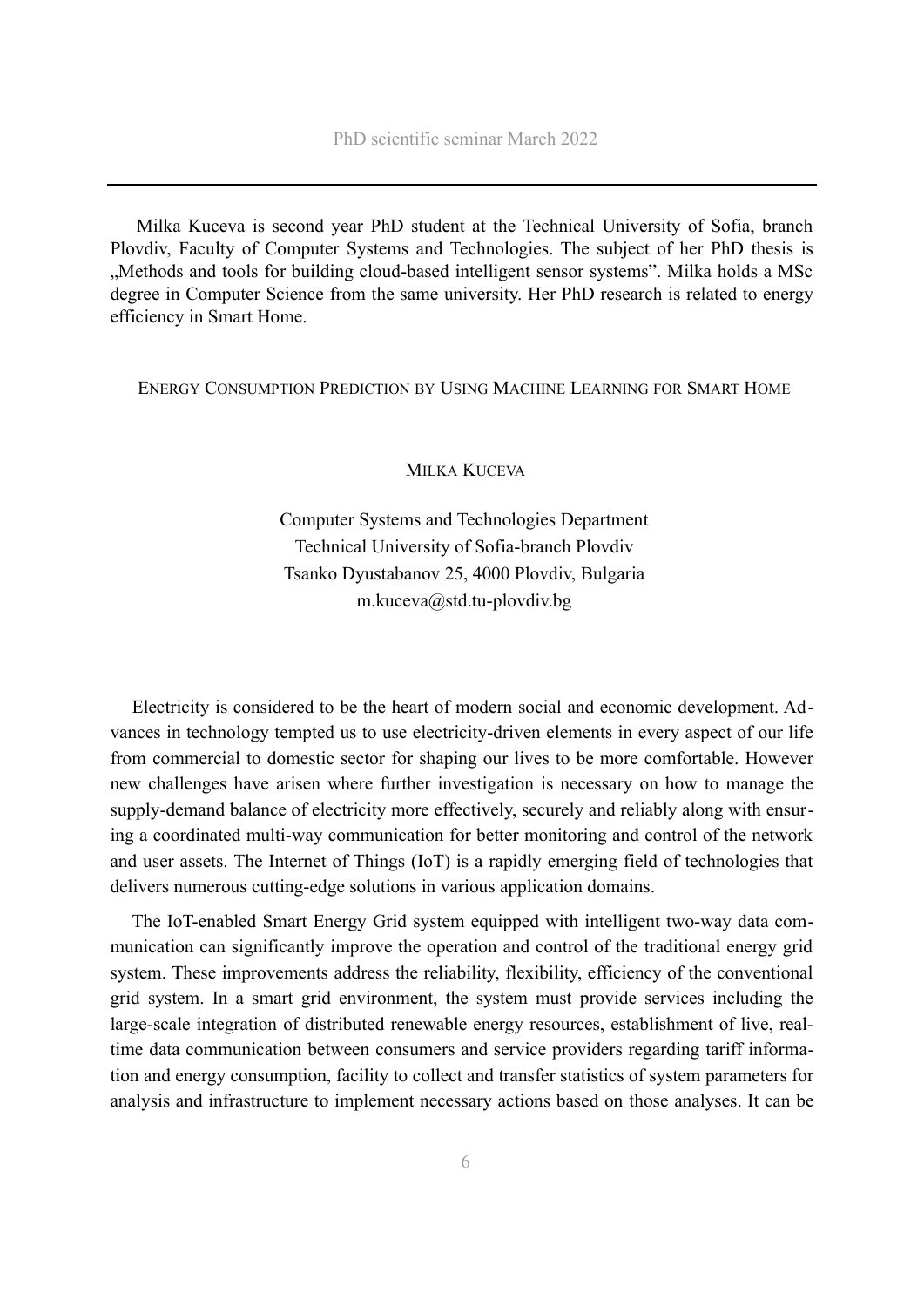used machine learning tasks to predict future energy consumption. Machine learning tasks in ML.NET is the type of prediction or inference being made, based on the problem or question that is being asked, and the available data. Machine learning tasks rely on patterns in the data rather than being explicitly programmed.

The proposed approach for a smart solution is a seven-layered IoT architecture which has a goal to simultaneously display data from many sensors in a web page and dynamically discover their connection/disconnection with the gateway plus providing a way to change the settings of each sensor, filtering the data by the user rights, big data analyzes to determine the daily, monthly or yearly energy consumption, identify energy usage pattern and predict future energy demand using ML.NET for this purpose.

ML.NET is a machine learning framework for .NET. ML.NET gives the ability to add machine learning to .NET applications, in either online or offline scenarios. Central to ML.NET is a machine learning model. The model specifies the steps needed to transform input data into a prediction. With ML.NET a custom model can be trained by specifying an algorithm, or can be used pre-trained TensorFlow and ONNX models.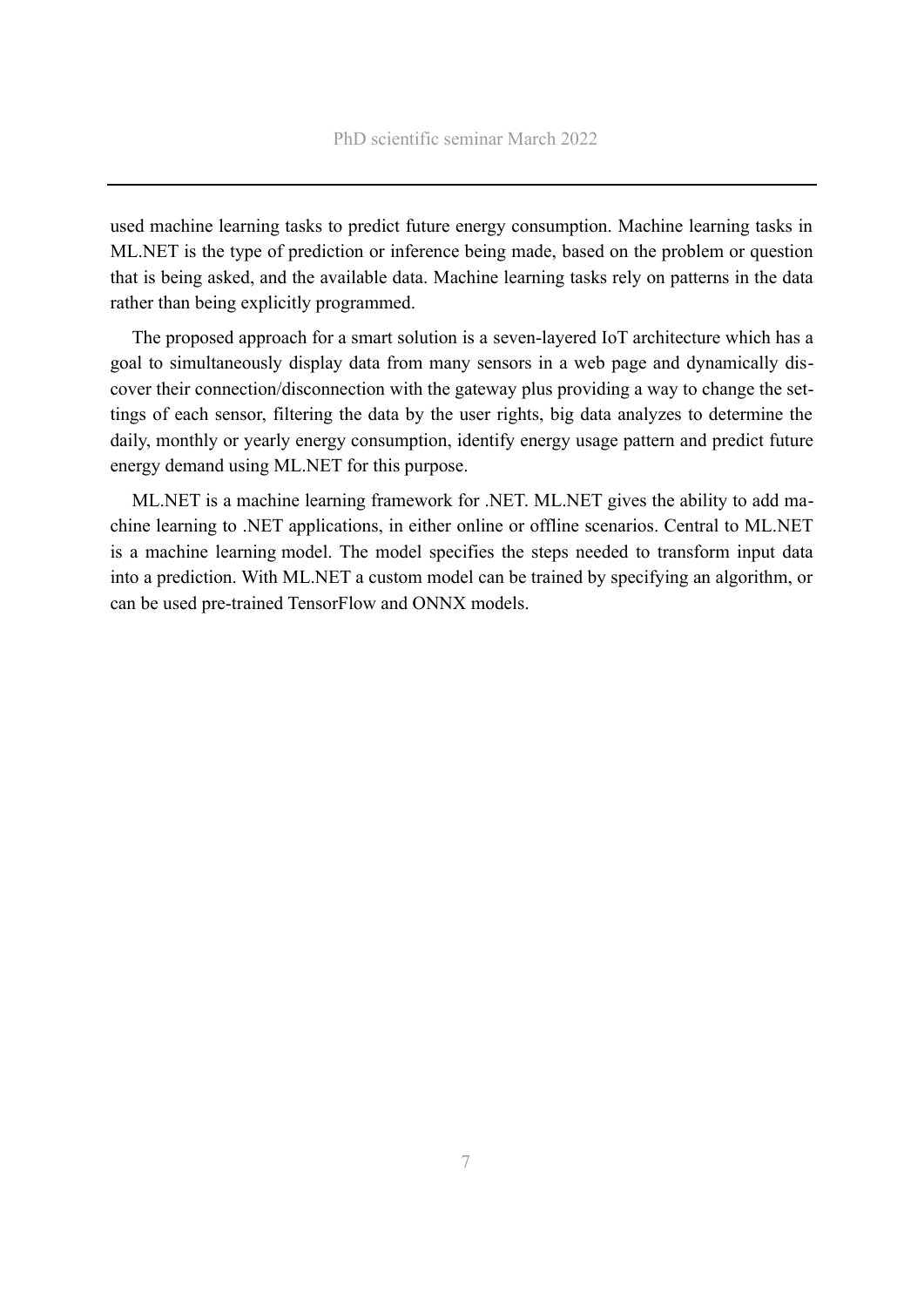Velyo Vasilev is a 2nd year PhD student at the Technical University Sofia branch Plovdiv, Department of Computer Systems and Technologies. He has a MSc and BSc degree in Computer Systems and Technology from Plovdiv branch of Technical University of Sofia. His PhD research interests and activities are in 3D simulation and intelligent behavior of virtual agents.

## <span id="page-7-1"></span> NEW ALGORITHMS AND WORK MODELS FOR INTELLIGENT ASSISTANT AGENTS IN A HIGH-RISK ENVIRONMENT

#### <span id="page-7-0"></span>VELYO VASILEV

Computer Systems and Technologies Department Technical University of Sofia-branch Plovdiv Tsanko Dyustabanov 25, 4000 Plovdiv, Bulgaria velyo.vasilev@tu-plovdiv.bg

The aim of the dissertation is to develop and research new algorithms for the work of intelligent assistant agents in a high-risk environment. The research is focused on the modeling of a virtual 3D simulator and virtual 3D intelligent agents to be assistants in an electrical substation or in components of the electrical power system for medium and/or high voltage. To accomplish the training of the virtual agents, it is planned to develop and study the operation of a modified algorithm for Reinforcement Learning, which is expected to be useful for finding the optimal route for evacuation with dynamically occurring accidents.

The model of the environment includes: visualizing the electrical equipment; visualizing sings of damage to the surface of the electric devices, as well as cracks, oil stains, rust and others; visualization and sound signals in case of an emergency situation such as a fire, corona discharge, sparks, a broken circuit and others. It is necessary to research the behavior of intelligent agents in a familiar environment which involves uncertainty and mutability due to randomly occurring problems.

Research in the field of artificial intelligence and intelligent systems such as simulating a "smart" electric substation and virtual electric engineer agents could lead to: improved risk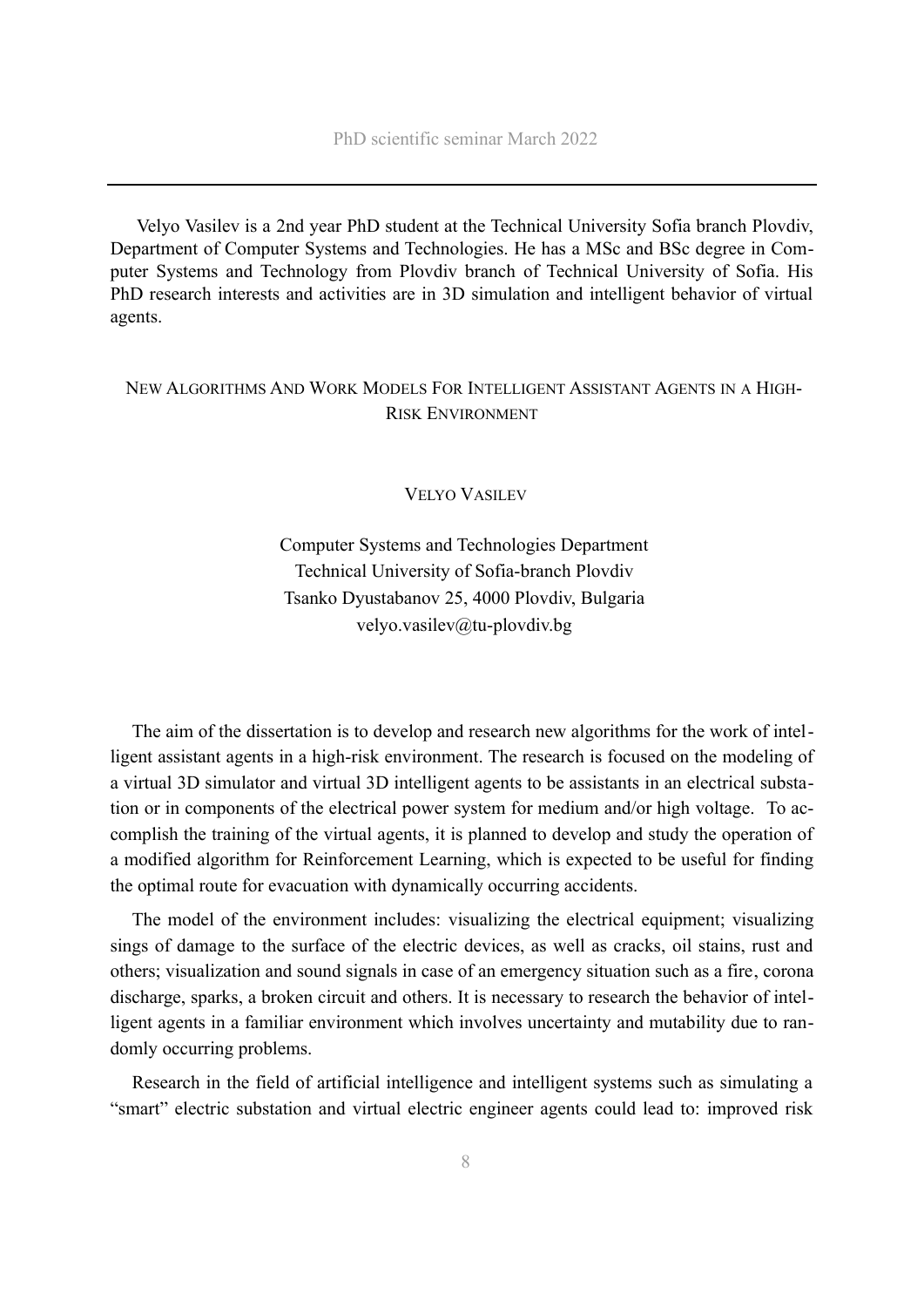analysis when working in such environments; increased situational awareness of the personnel as well as assist when making decisions about building and handling electrical devices and components. The research will involve the use of technologies such as artificial intelligence and cognitive systems, machine learning, autonomous agents, simulations, virtual reality, digital platforms and other. The augmented reality(AR), mixed reality(MR) and virtual reality(VR) technologies reveal a continuous stream of opportunities for scientists and scientific research.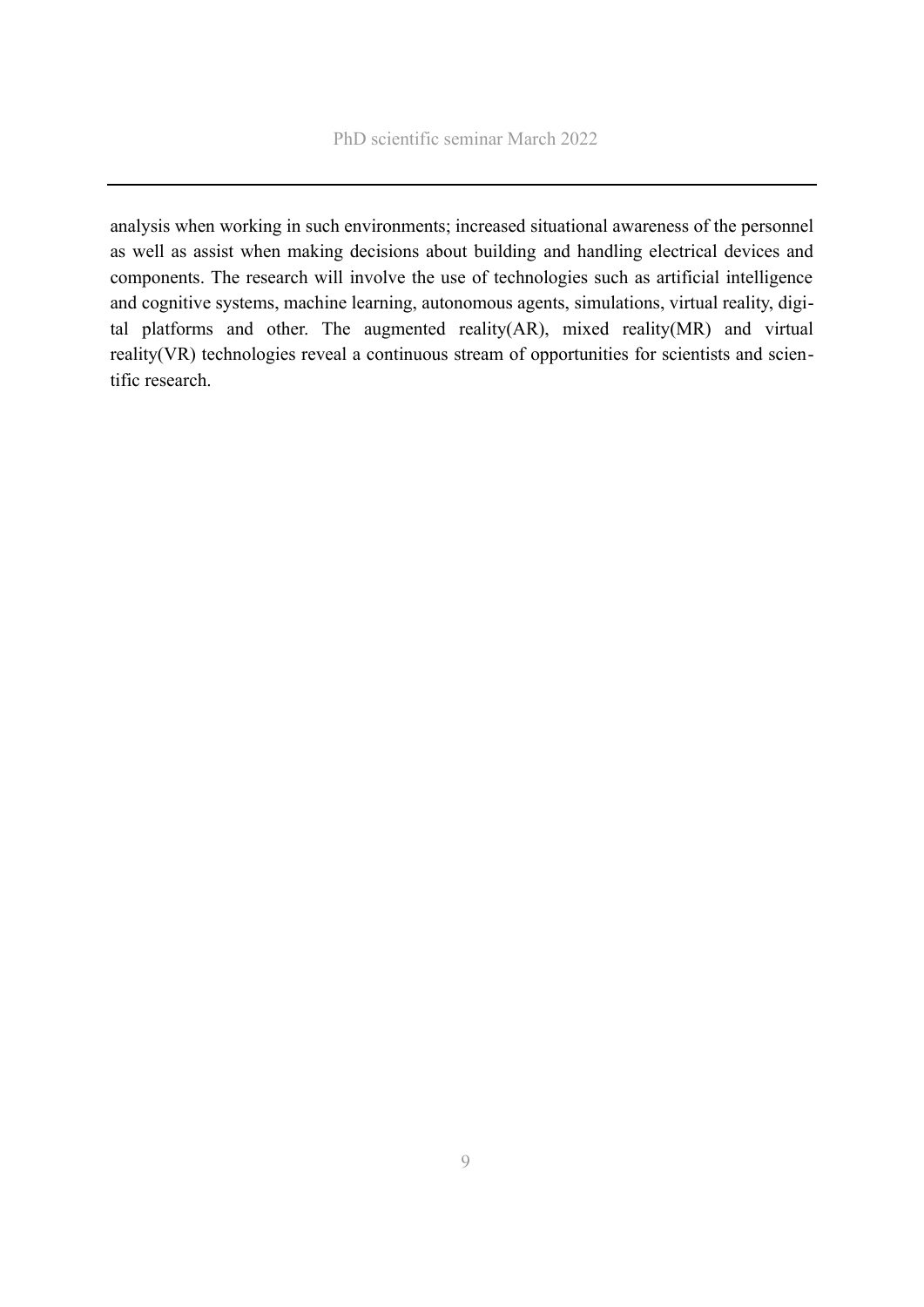Veselka Petrova-Dimitrova is a PhD student at the Technical University of Sofia, branch Plovdiv, Computer Systems and Technologies Department. She received M.Sc. degree in "Computer Systems and Technologies" at Technical University of Ruse. Subject of her PhD work is "Modelling and analyzing the behavior of intelligent cognitive agents". Her research interests are in analyzing the methods of knowledge representation and decision making algorithms, agent's learning algorithms and their usage in modeling rational behavior of intelligent agents.

#### <span id="page-9-1"></span>CLASSIFICATIONS OF INTELLIGENCE AGENTS AND THEIR APPLICATIONS

#### <span id="page-9-0"></span>VESELKA PETROVA-DIMITROVA

Computer Systems and Technologies Department Technical University of Sofia-branch Plovdiv Tsanko Dyustabanov 25, 4000 Plovdiv, Bulgaria vesi s petrova@yahoo.com

One of the goals of artificial intelligence is to create fully autonomous intelligent agents that can cope successfully in their environment, learn and make decisions based on their own experience. They must be able to update and adjust their existing knowledge depending on the dynamically changing environment and to analyze and make adequate decisions when interacting with other intelligent agents working in the same environment. The main functions of intelligent agents include perception and action. The actions are

performed by means of driving mechanisms, and the perception is achieved via sensors. Intelligent agents have the ability to train. This allows them to learn, even while completing their tasks.

Considering the level of the agent's perceptivity of the environment, its way of deciding what action to take when interacting with the it there are 5 main types: simple reflex agents, model-based reflex agents, goal based agents, utility-based agents and learning agents. The simplest type of agent is simple reflex agent. They decide what action to take based solely on current perception, but not on knowledge gained from their previous experience. Therefore, they have great speed and are widely used everywhere in practice where an immediate reaction (reflex) and even a survival reaction is needed.

Model-based reflex agents are similar to the ones described above, but there are some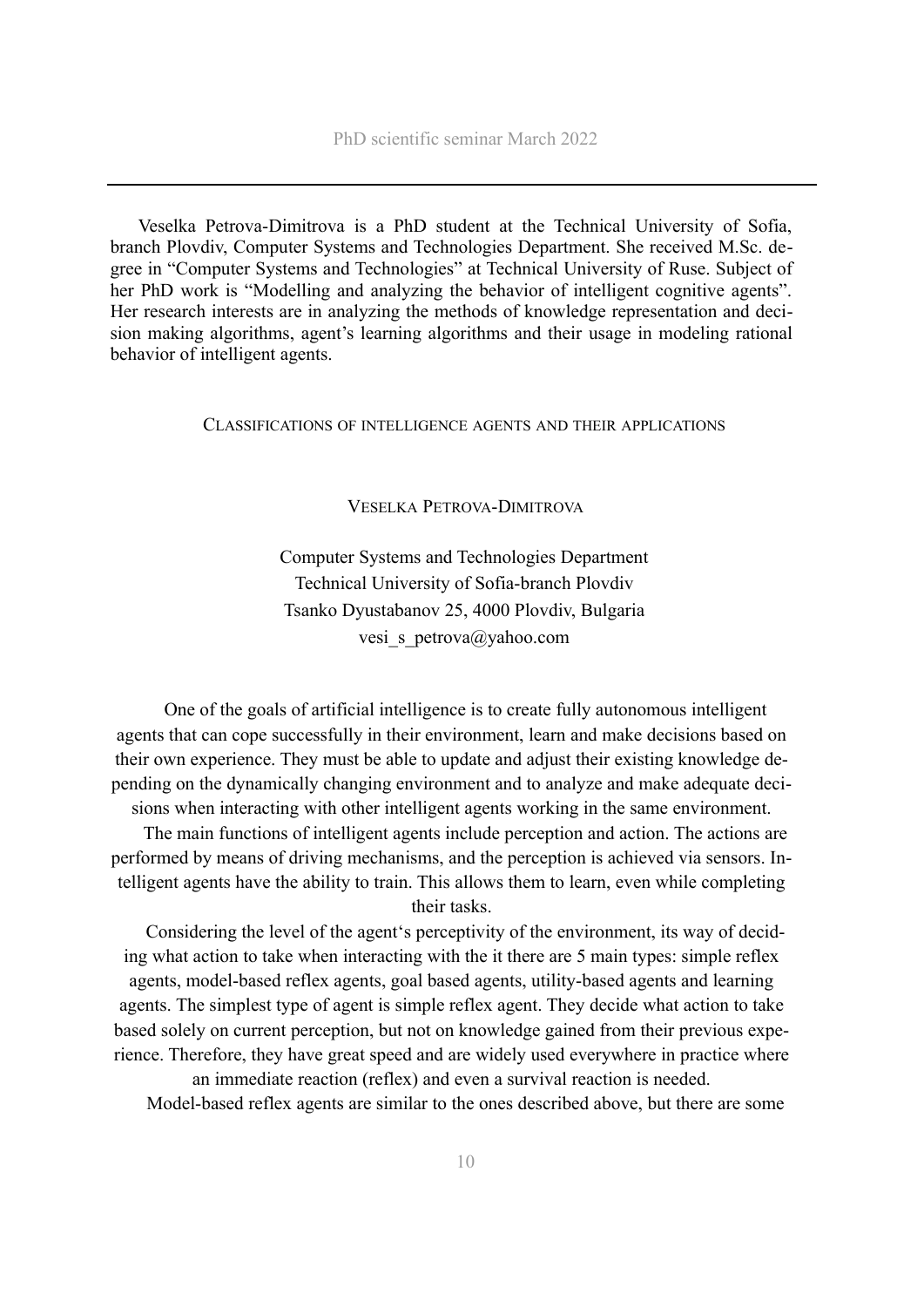improvements. This type of agents have a model of the work environment. The action they perform is based on this model, the state they are in, the set of rules that the agent has, as well as its previous perceptions when working in the environment.

Goal based agents have not only a model of the work environment, but also a goal that they must achieve. They must anticipate not only the next action, but also all the other actions they must take to reach the goal. The agent's program can combine this with the model to select actions that achieve the goal. Search and planning are part of AI, dedicated to finding sequences of actions that achieve the goals of the agent. Goal based agents always choose the optimal path.

To choose the most optimal path, Utility-based agents use the utility function, which is an essential part of a performance measure. For agents, taking into account utility, explicit goal setting is complemented by a utility function. It introduces a measure of the success of the agent in a given state, in the form of a number. The utility function determines the relative importance of conflicting goals and the degree of success in achieving goals when

working with uncertain knowledge. The agent is expected to maximize the utility function. Learning agents have the same capabilities as other intelligent agents, but they also

have the ability to self-train. They use their perceptions not only to determine the appropriate actions, but also to improve their capabilities. Learning agents have initial knowledge, which is subsequently improved and supplemented. In this way, they increase their auton-

omy.

Intelligent agents are widely used in the modern world. Their ability to learn, to make independent decisions, to comply with consumer requirements, to compromise when there are conflicting goals, to reason and draw logical conclusions makes them indispensable in many areas, including training, medicine, e-commerce, implementation of agents for smart shopping, industry, tourism, games, disaster relief and much more.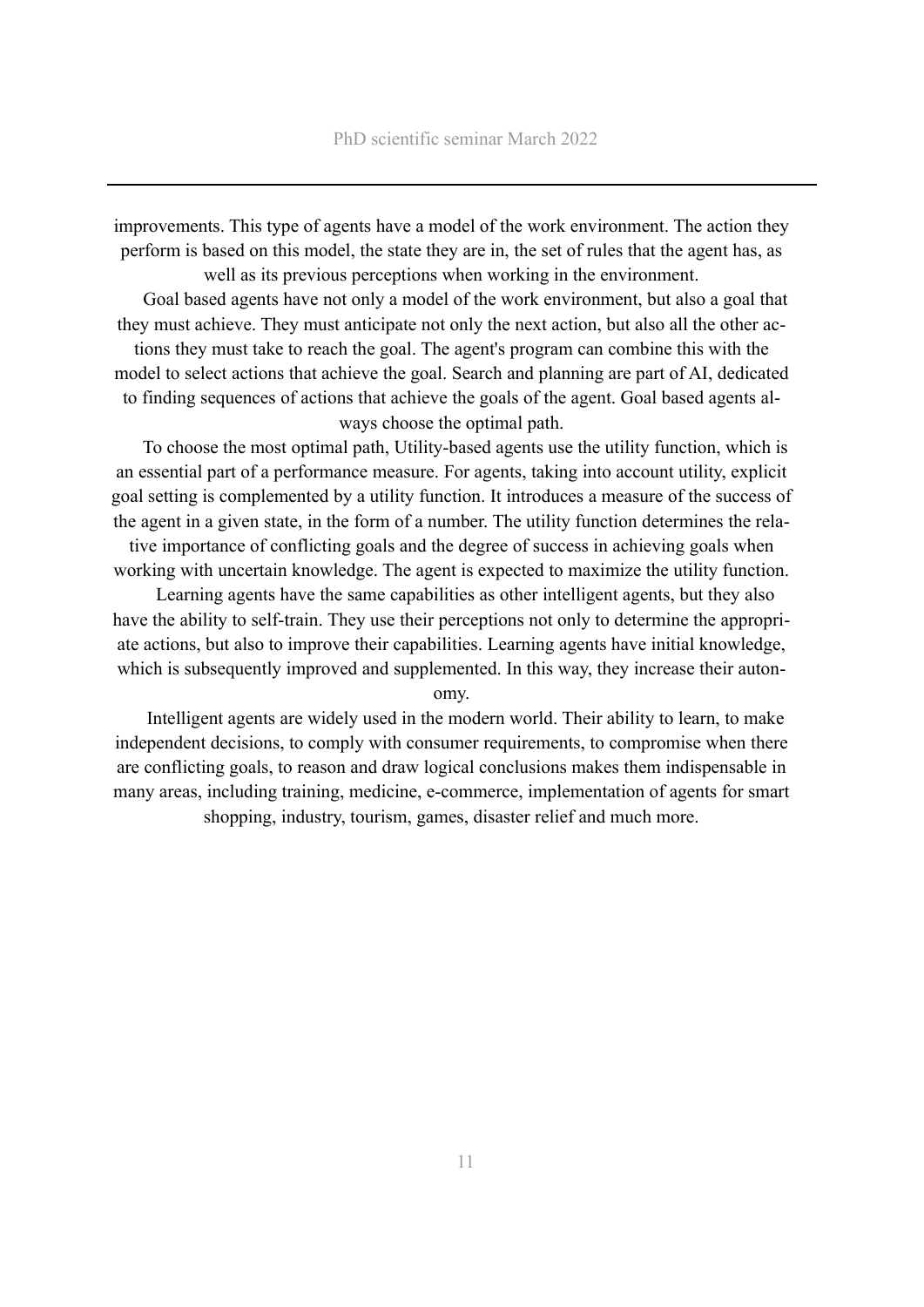Antoniy Petrov is 1st year PhD student at the Technical University Sofia branch Plovdiv, Control Systems Department. He has a Msc degree in Software technologies from University of Plovdiv and BSc degree in Electronics from Plovdiv branch of Technical University of Sofia. His PhD research interests and activities are in Development of Algorithms and Programs in Control and Automation systems.

## <span id="page-11-1"></span> ALGORITHMS AND PROGRAMS DEVELOPMENT TO ENSURE PRODUCTION SYSTEM OPERATION WITH NETWORK COMMUNICATION

<span id="page-11-0"></span>ANTONIY PETROV

Control Systems Department Technical University of Sofia-branch Plovdiv Tsanko Dyustabanov 25, 4000 Plovdiv, Bulgaria a.petrov@std.tu-plovdiv.bg antoniy.petrov@gmail.com

The field of information and communication technologies is defined as one of the current areas of development of science and innovation in the world. Modern industrial automation is based on the integration of achievements in the fields of information, control and communication technologies. In this meaning, the work is focused on developing solutions, algorithms and programs to ensure the operation of intelligent production systems with network communication. The tasks are aimed at designing specialized modules for data collection and processing for diagnostics and notification in the maintenance and management of production processes. The research and analysis provided in the dissertation are focused on developing a comprehensive system for predictive support to help operators to make adequate decisions based on the accumulated, summarized and stored in a special database experience. It is planned to analyze in detail the existing methods for maintenance of technological facilities and sites, and their positive and negative sides will be analyzed. Exist-

ing software systems and standards for predictive diagnostics and maintenance will be thoroughly researched and analyzed. Based on the requirements for the predictive support system, the aim of this dissertation will be formulated. A widely used approach is based on data from previous developments and the current state of the forecasting process to determine how much time is left before failures occur. The time remaining until the failure occurs is called "Remaining Useful Life (RUL)", which means "remaining useful time". Predictive maintenance is based on the condition, performed as a result, of a prognosis ob-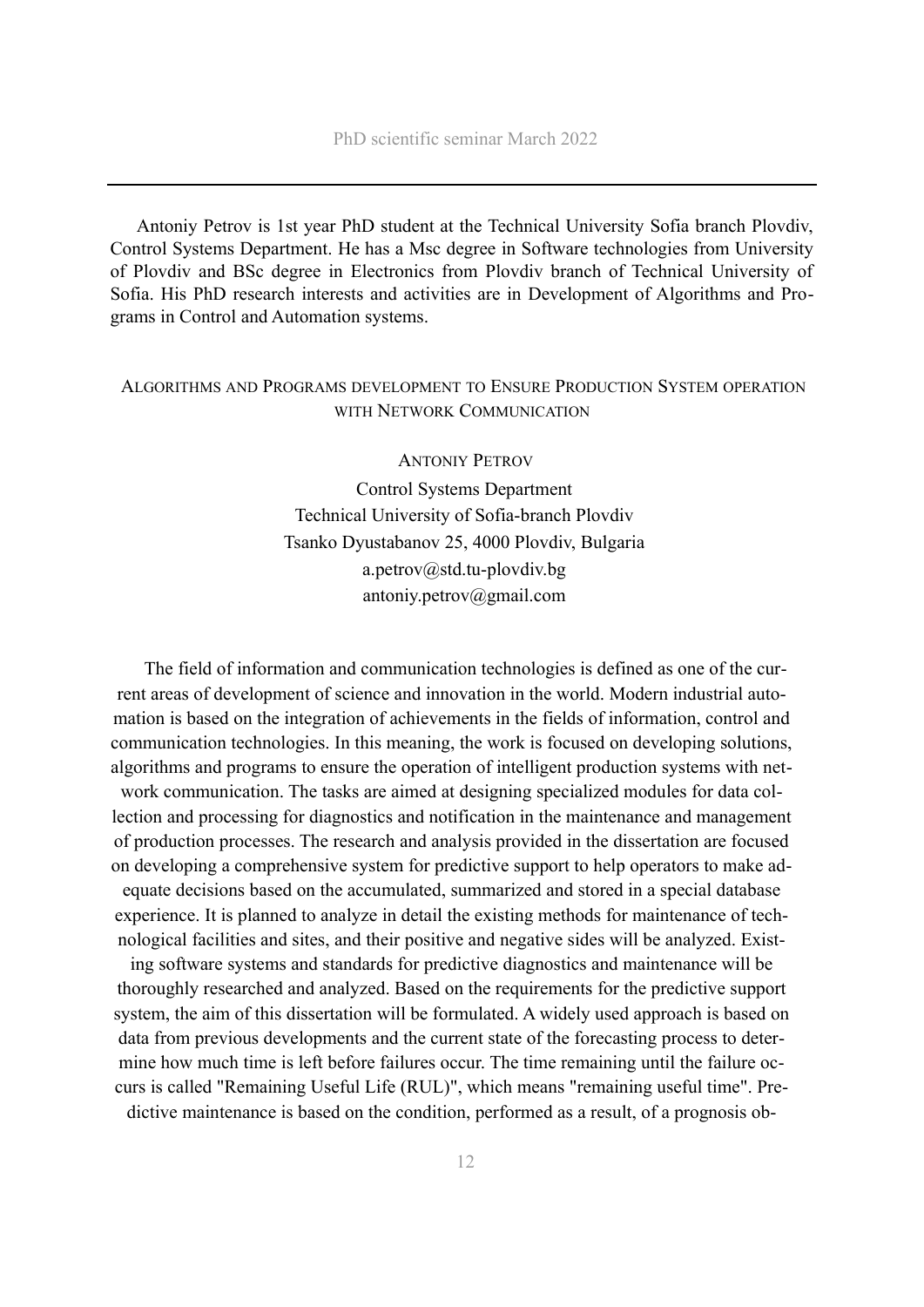tained from the analysis and evaluation of significant parameters of degradation of an element of the facility. It is planned to develop a software module to support decision-making on the condition, using intelligent methods for predictive diagnostics. The idea is to develop a module for analyzing production and reducing losses by using various algorithms and methods. The prognosis development for of the RUL, the ways of decision-making in the presence of alternatives and proposals for a model will be goal finding solutions and applying to the industrial system. The requirements for automated systems are becoming higher, and their performance is improved through the methods of self-optimization, selfconfiguration, self-organizing logistics, adaptive diagnostics.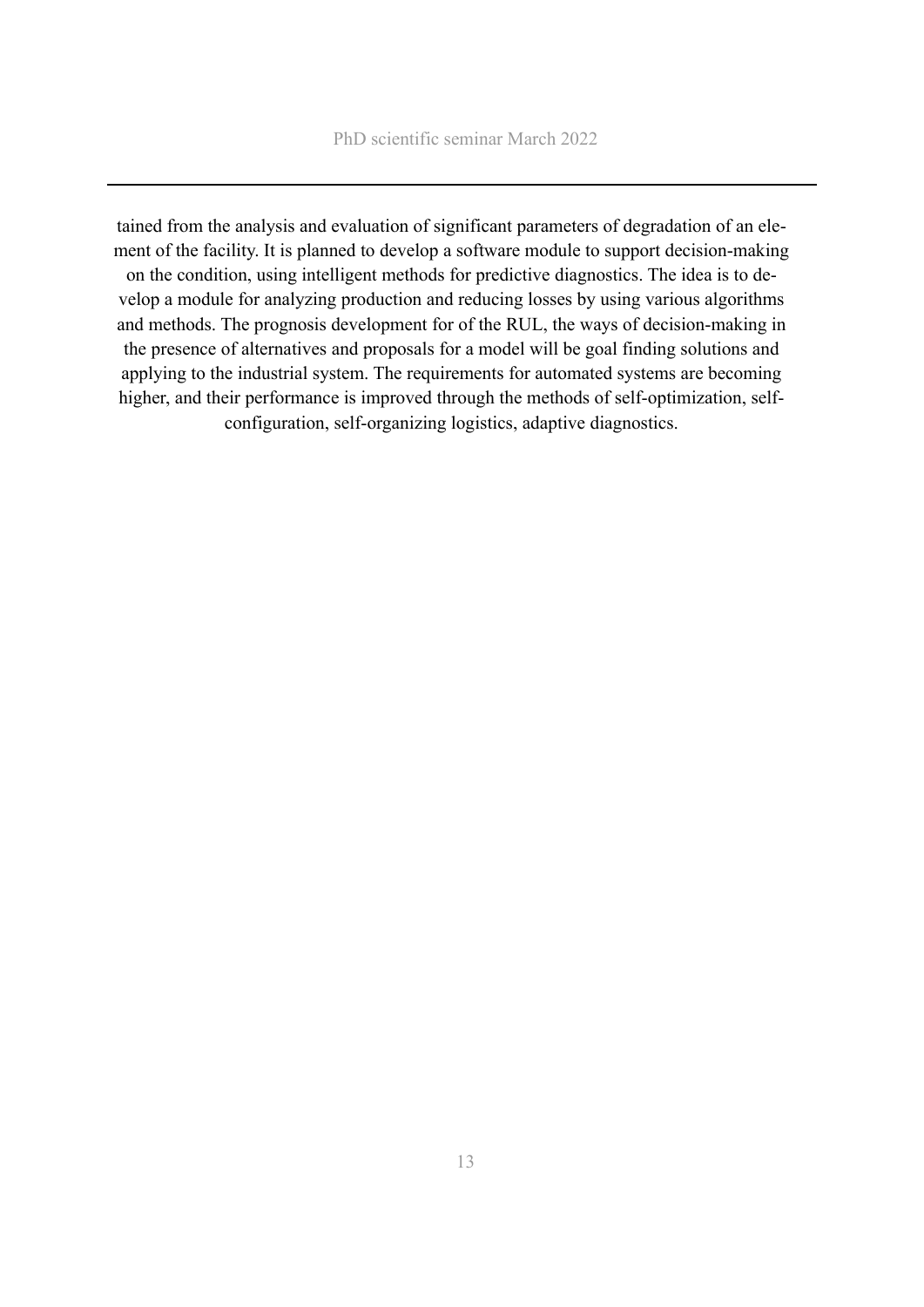Katya Madzharova - Atanasova is 1st year PhD student at the Technical University Sofia branch Plovdiv, Department of Control Systems. She has a MSc and BSc degree in Automation, Information and Control Equipment from Plovdiv branch of Technical University of Sofia. Her PhD research interests and activities are in "New algorithms for intelligent control of industrial robots in a shared workspace".

#### <span id="page-13-1"></span>ARTIFICIAL INTELLIGENCE SYSTEMS

#### <span id="page-13-0"></span>KATYA MADZHAROVA-ATANASOVA

Control Systems Department Technical University of Sofia-branch Plovdiv Tsanko Dyustabanov 25, 4000 Plovdiv, Bulgaria kmadzarova@tu-plovdiv.bg

Research in the field of collaborative robots is a new and promising scientific field in which research centers and leading manufacturers of robots and manipulators from Europe occupy leading positions. The topic of ensuring the safe execution of tasks when sharing workspace by several robots and operators is becoming more and more relevant. This is where the approaches of artificial intelligence could find their place, which, thanks to their adaptive properties, can ensure intelligent behavior of robots when working in a shared environment.

The aim is through the use of approaches and technologies related to artificial intelligence, cyber-physical systems, rich sensory information, digital models and simulations, large information arrays - to achieve higher functionality of robots and their effective application in shared working environment. Research on the topic is expected to include the development and research of new algorithms for intelligent control of industrial robots working in environments and on tasks requiring cooperation and interaction with humans and other robots. The development of algorithms for adaptation, training and control of robots will seek solutions to build a user-friendly interface for human-robot interaction. For the formation of desired behaviors will rely on summarizing and extracting essential data from information received from the various types of sensors with which the robot is equipped. Modern approaches for the implementation of control algorithms will be applied, including through the application of artificial neural networks and fuzzy logic.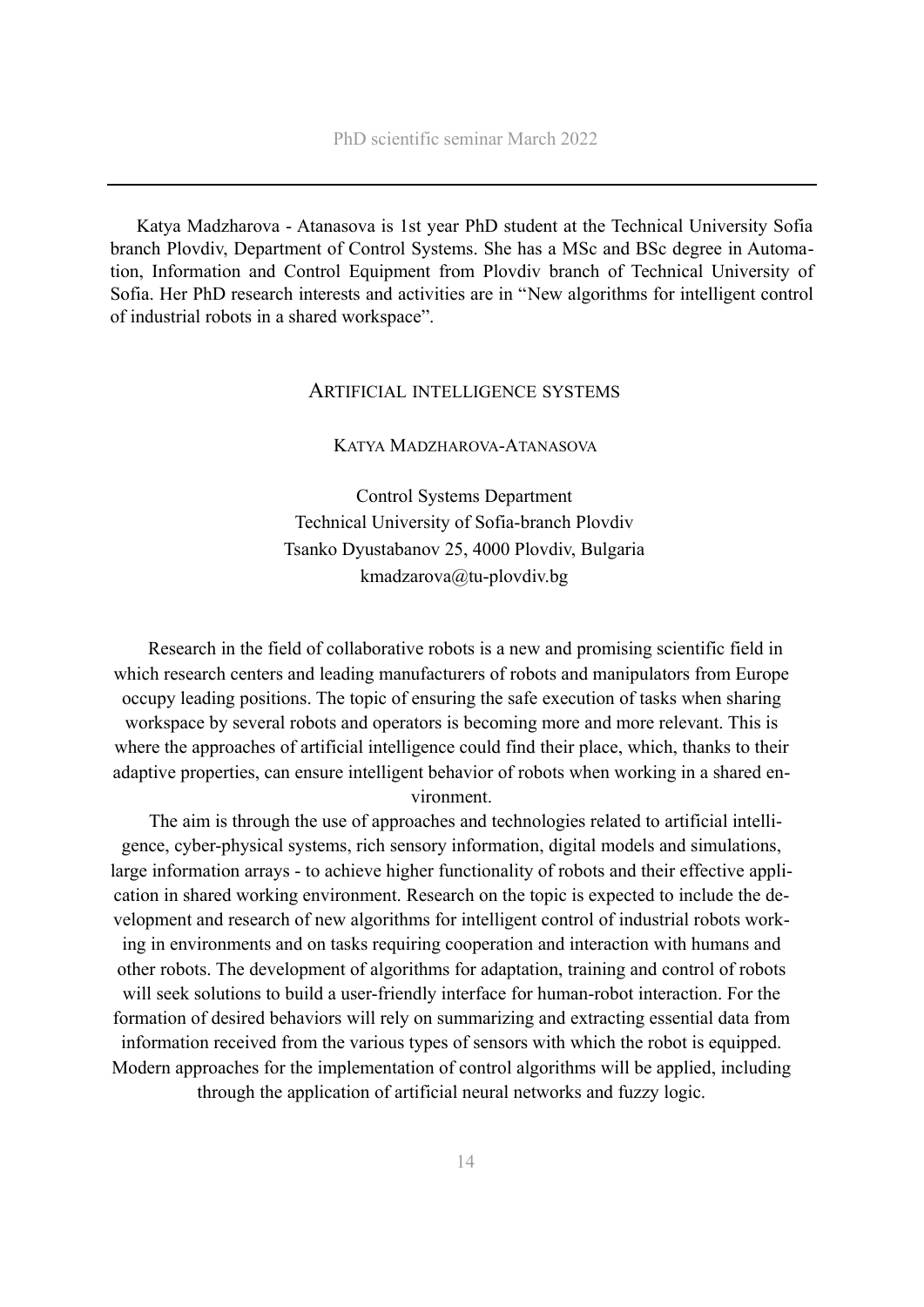Georgi Iskrov is PhD student in his second year at the Technical University of Sofia – branch Plovdiv, Faculty of Electronics and Automation (FEA). He has a MSc degree in Automation and System Engineering from the Aviation Faculty "Georgi Benkovski" of the National Military University. His PhD research interests and activities are in the security provided by blockchain technology.

<span id="page-14-0"></span>RESEARCH AND IMPLEMENTATION OF BLOCKCHAIN-BASED NETWORK SECURITY

# GEORGI ISKROV COMPUTER SYSTEMS AND TECHNOLOGIES DEPARTMENT TECHNICAL UNIVERSITY OF SOFIA-BRANCH PLOVDIV TSANKO DYUSTABANOV 25, 4000 PLOVDIV, BULGARIA g.iskrov@std.tu-plovdiv.bg

Blockchain – It is a chain or records stored in the forms of blocks which are controlled by no single authority. A blockchain is a distributed ledger that is completely open to any and everyone on the network. Once an information is stored on a blockchain, it is extremely difficult to change or alter it.

Each block in a blockchain network stores this information along with the hash of its previous block. A hash is a unique mathematical code which belongs to a specific block. If the information inside the block is modified, the hash of the block will be subject to modification too. The connection of blocks through unique hash keys is what makes blockchain secure.

Blockchains are decentralized in nature meaning that no single person or group holds the authority of the overall network. While everybody in the network has the copy of the distributed ledger with them, no one can modify it on his or her own. This unique feature of blockchain allows transparency and security while giving power to the users.

With the use of Blockchain, the interaction between two parties through a peer-to-peer model is easily accomplished without the requirement of any third party. Blockchain uses P2P protocol which allows all the network participants to hold an identical copy of transactions, enabling approval through a machine consensus.

The immutability property of a blockchain refers to the fact that any data once written on the blockchain cannot be changed. If you try to change the data of one block, you'll have to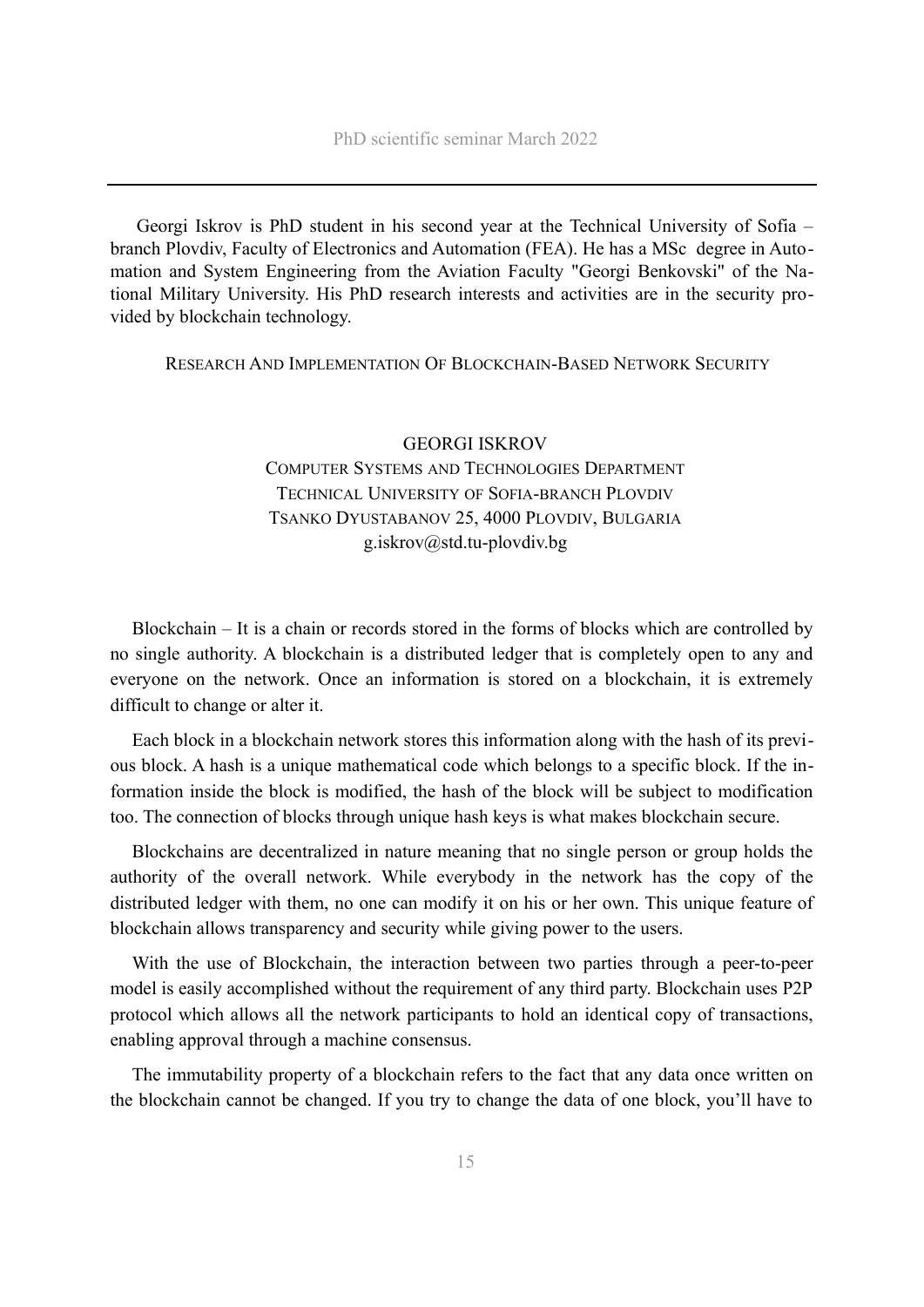change the entire blockchain following it as each block stores the hash of its preceding block. Change in one hash will lead to change in all the following hashes. It is extremely complicated for someone to change all the hashes as it requires a lot of computational power to do so. Hence, the data stored in a blockchain is non-susceptible to alterations or hacker attacks due to immutability.

The purpose of this dissertation is to make the protection provided by blockchain in the business environment applicable. Blockchain can be used as a voting system. Blockchain can be used as a system for storing important registers, such as the property register, or the register of current status of business companies.

The essence of using blockchain to store large amounts of data of any format is that it is not necessary to store all the information in the blockchain itself. To prove that the file has not changed since it was inserted into the blockchain system, it is not necessary to compare bytes with the original. It is enough to calculate and save the hash of this file in blockchain, and store the file itself separately and under the control of the same program responsible for the placement and reporting of the files.

In the first chapter of my dissertation I have considered: The technology of bitcoin mining; The principle of consensus proof of work (PoW); The principle of consensus proof of stake (PoS); The principle of consensus proof of authority (PoA); The principle of consensus proof of capacity (PoC); The principle of consensus proof of burn (PoB); A comparative analysis of the mechanism of action of Sidechain and Blockchain has been carried out;

The decentralised system for transactions between different cryptocurrencies – Atomic Swaps – has been examined; The blockchain transaction model – MimbleWimble has been analyzed; The cryptocurrency storage process – Staking.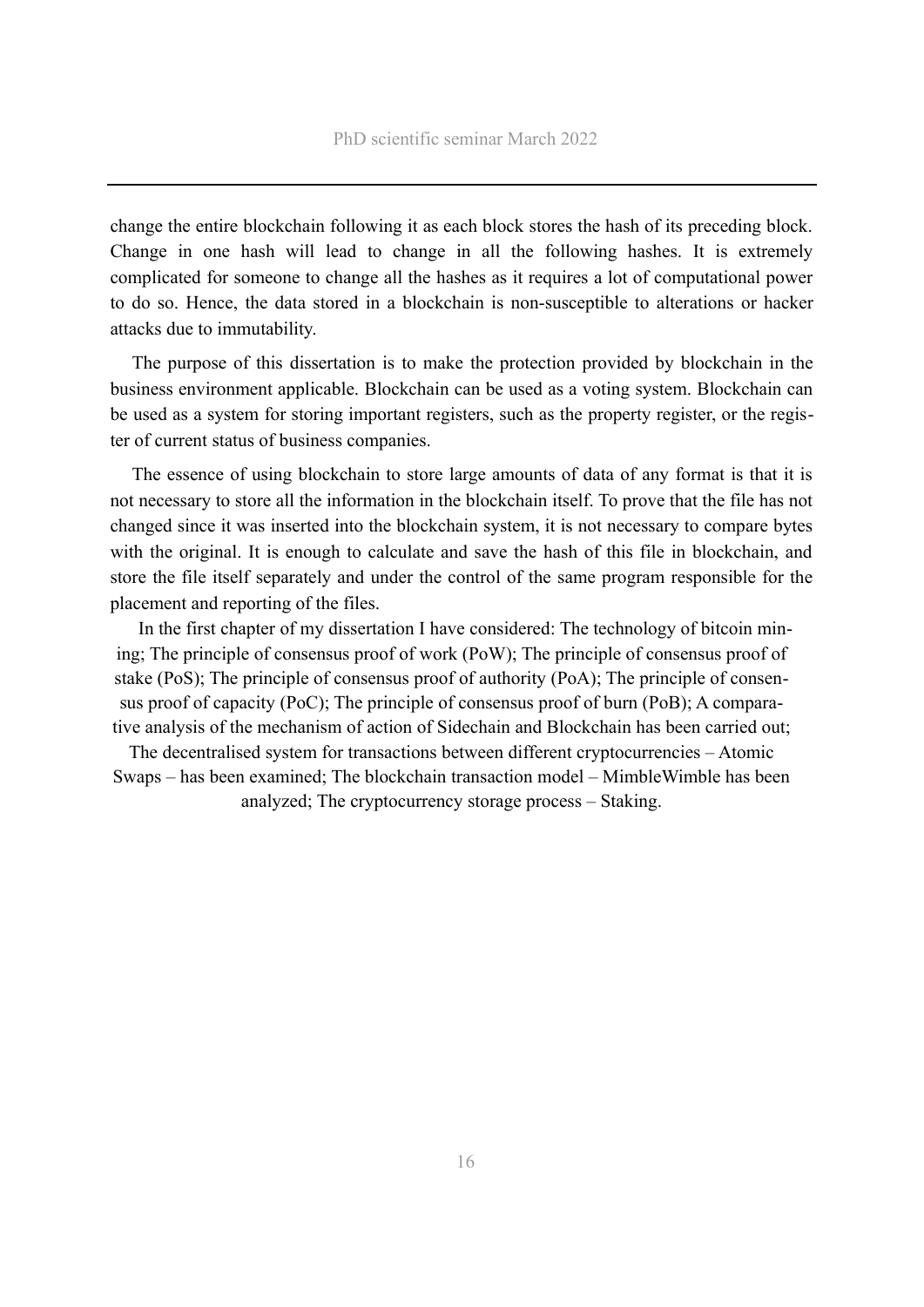Teodora Mecheva is 3rd year PhD student at the Technical University Sofia branch Plovdiv, Department of Computer Systems and Technologies. She has a MSc and BSc degree in Computer Systems and Technology from Plovdiv branch of Technical University of Sofia. Her PhD research interests and activities are in the area of Intelligent transportation systems.

ROAD TRAFFIC MODEL SETUP

<span id="page-16-0"></span>TEODORA MECHEVA

Computer Systems and Technologies Department Technical University of Sofia-branch Plovdiv Tsanko Dyustabanov 25, 4000 Plovdiv, Bulgaria teodora.mecheva@std.tu-plovdiv.bg

Simulation is a basic approach in case real experiments are expensive and difficult to perform. The acceptable degree of correspondence between the real system and the simulation depends on the purpose of further experiments.

Road traffic simulation is one of the most intensive areas of modeling due to the great interest in transport and the many pressing problems in this area. Road traffic models are usually agent-based due to complex relationships and participants in traffic systems. The construction of a simulation model of a section of the road network includes many components road network, real traffic data, selection of a simulation tool, model of interaction between agents, parameter settings, evaluation and validation. In addition to the models, other approaches are often used to increase the realism of the model - machine learning techniques, emotion-driven models, risk-based models. Model evaluation and calibration are complex and goal-specific.

Traffic simulators are usually agent-based due to the complex relations and actors in road traffic systems. An important factor in choosing a traffic simulator is the way of distribution – free of commercial. Time representation can be discrete or continuous. Granularity is a key feature for classifying traffic simulators. The preferable granularity is micro or meso due to the necessity wide range of assumptions and implications to be taken into account. Macro models used less frequently - for a comparative study or in case the scale of the road network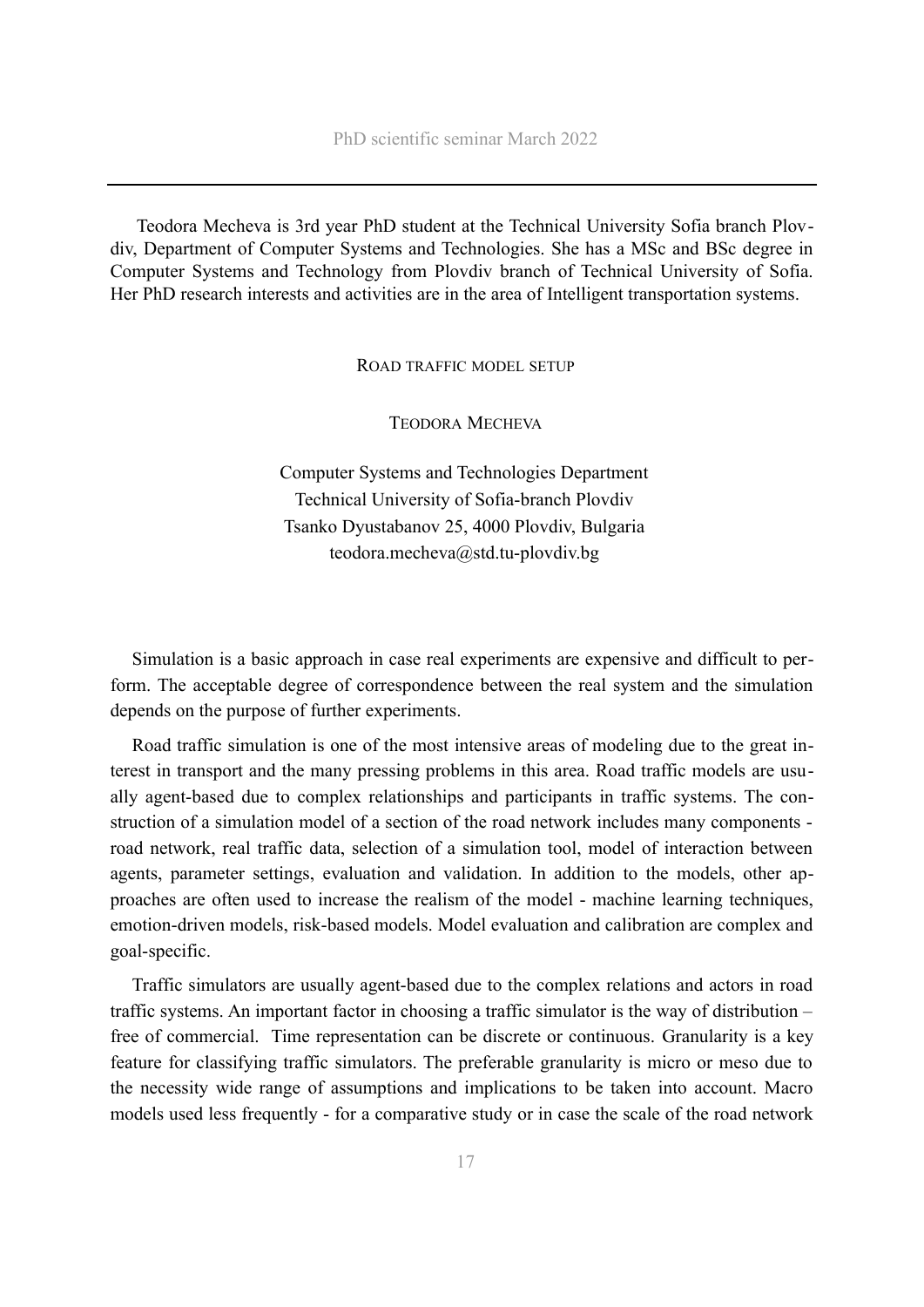becomes difficult to handle.

In this study, the road network of central part of Plovdiv is integrated in SUMO. The set of many additional tools and well-organized documentation and support are the main reasons for the popularity of SUMO. SUMO was selected in this study because of the variety of ways to introduce traffic demand (randomization, OD matrices, classical 4 step approach, flow definitions, flow definitions and ratios, data from observation points), variety of output data (aggregated data about traffic, data in certain points, emissions, floating car data, traffic light information).

The data are obtained through virtual detectors built on the basis of road cameras. They are extracted from the database of the Municipality of Plovdiv in the form of Excel reports. Each report contains information about the number of vehicles entered the line of a single intersection per hour. The available reports cover the periods from January 15th to January 27th 2021.

Different routing algorithms and car following models (and their different settings) have been tested and the averaged square of the error has been calculated in order to assess which settings of the current model and input data are closest to the real situation.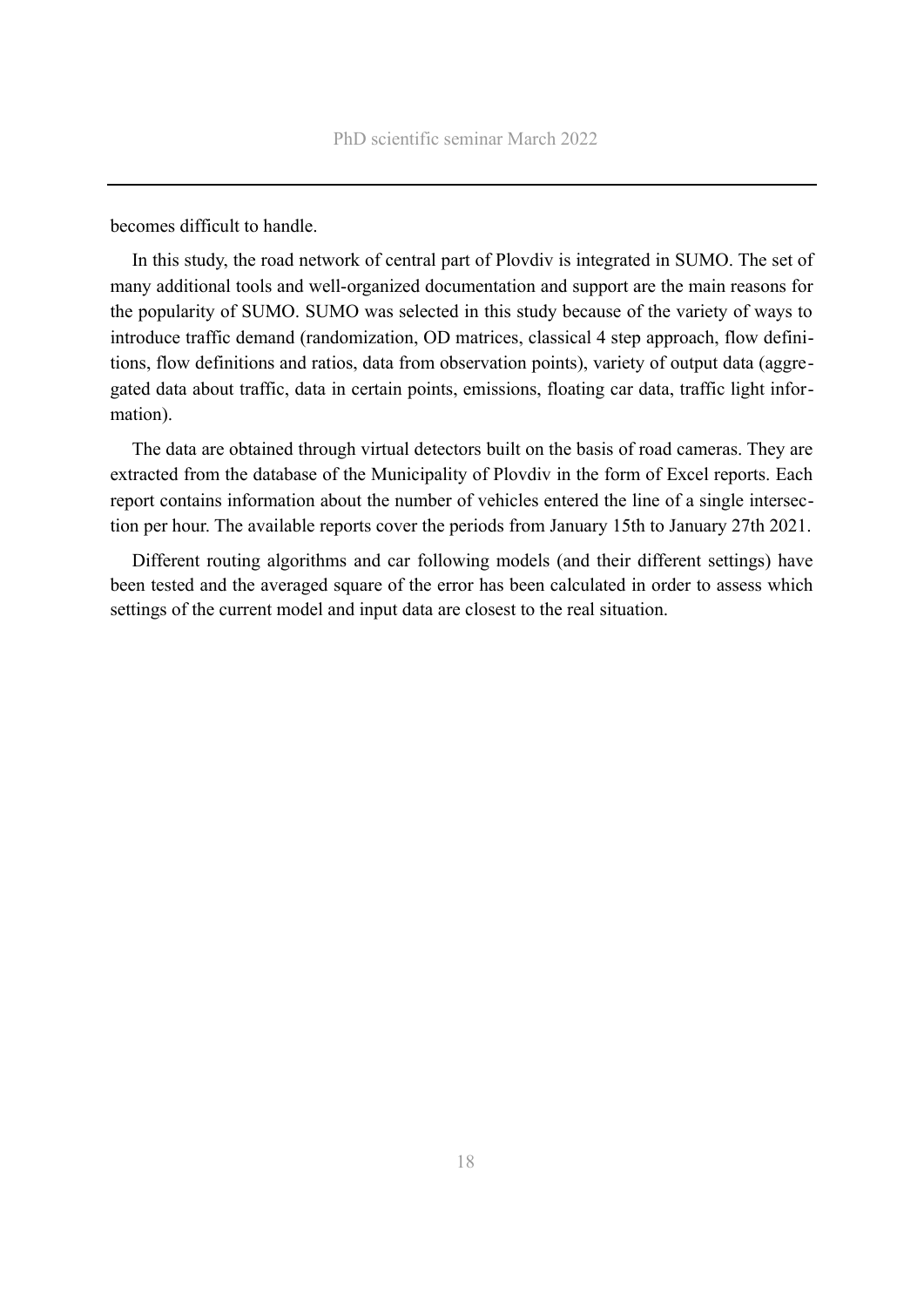Radoslav Furnadzhiev is a 3rd year PhD student at the Technical University Sofia branch Plovdiv, Faculty of Computer Systems and Technologies. He has a MSc and BSc degree in Computer Systems and Technology from Plovdiv branch of Technical University of Sofia. He has experience with integration and development of enterprise streaming data applications. His PhD research interests and activities are in exploring Orchestration and Coordination architecture patterns for achieving scalability and availability in modern containerized applications.

### <span id="page-18-1"></span>A SURVEY OF METHODS AND ARCHITECTURES FOR DEPLOYMENT AND TESTING OF CONTAINERIZED MICROSERVICES.

#### <span id="page-18-0"></span>RADOSLAV FURNADZHIEV

Computer Systems and Technologies Department Technical University of Sofia-branch Plovdiv Tsanko Dyustabanov 25, 4000 Plovdiv, Bulgaria rfurnadzhiev@tu-plovdiv.bg

Cloud computing has gained a major foothold in information technology in recent years. It has allowed for easy on-demand access to computational resources and provides many advantages to its users like automatic scaling, web-based control & interfaces, and dynamic resource pooling. Several architectural styles have been developed that leverage these technologies regarding development and delivery of complex software solutions.

As a rapidly adopted architectural approach, microservices have important benefits in the development of large scale applications. Microservice architectures distribute the application into small modules, each of which can be deployed and scaled independently of each other. Those design principles consisting of small collaborating services, each running in its own process and communicating with lightweight mechanisms, intend to overcome the drawbacks of monolithic architectures where all of the application's logic and data are managed in a single deployable unit. However, this transition to microservices brings a wide range of infrastructural orchestration challenges. To combat this problem several deployment technologies have emerged, such as container-based virtualization and container orchestration solutions.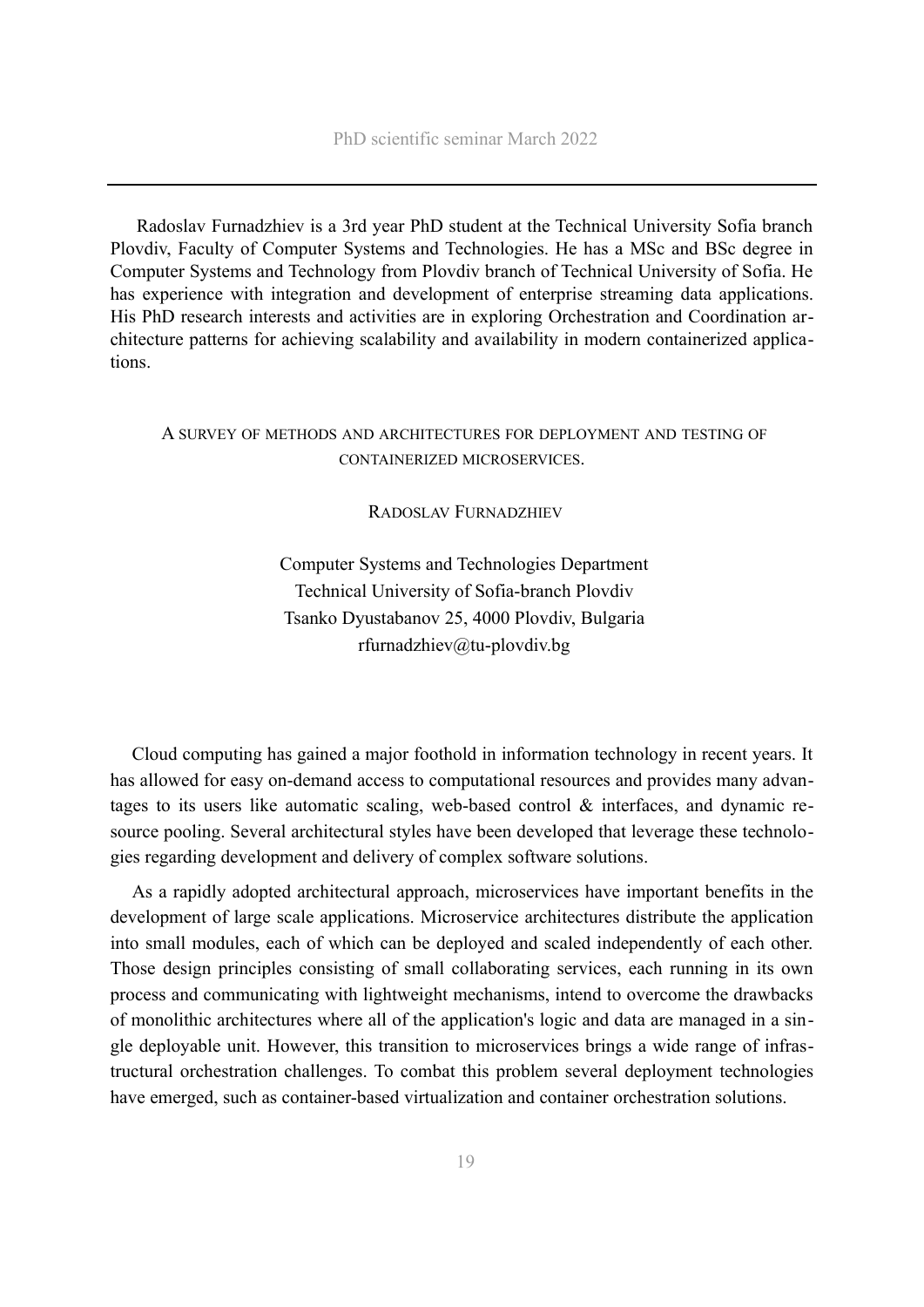Interservice communication is supported by a middleware infrastructure that efficiently interconnects all data flows. To support the information exchange a dynamic and heterogeneous environment satisfactory performance is crucial. Therefore, to plan and support all services it is necessary to investigate the performance and the scaling of the deployment. And design a resource provisioning policy that can find the most cost optimal setup of variety of instances of cloud that can fulfill incoming workload.

Currently microservice-oriented decomposition of an application is a challenging task that plays a crucial and prerequisite role in developing microservice-based systems. I intend to research microservices architectural design along methods of orchestration and scaling that take in consideration resource amount estimation such as computational time, periodic cost and configuration cost of the deployment, lifecycle of each running component and capacity of the cloud.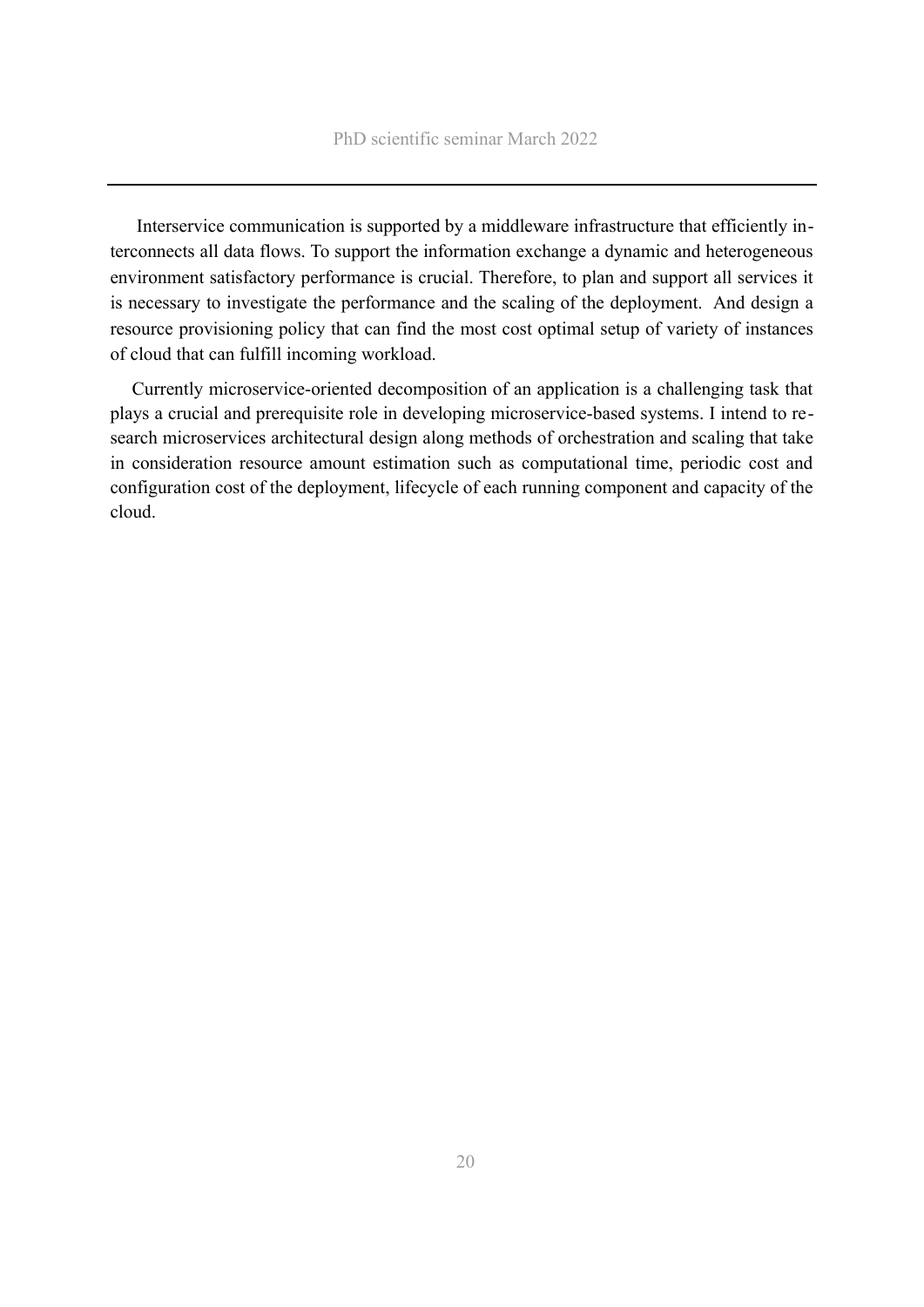Stefan Lishev is PhD student at the Technical university of Sofia - branch Plovdiv, Faculty of Electronics and Automation (FEA). He received B.Sc. degree in "Computer Systems and Technologies" in 2008 and a M.Sc. degree in 2010. The subject of his PhD thesis has been "System for automation of scientific experiments with remote and mobile control" but now it is changed to "System with remote and mobile access for automation of thermal fields and fluid streams measurements". He works now at the Department of Computer Systems and Technologies. His main interests are embedded systems, artificial intelligence, digital signal processing, Internet of Things. Stefan has five published articles in the field of his PhD thesis.

# <span id="page-20-1"></span>SYSTEM WITH REMOTE AND MOBILE ACCESS FOR AUTOMATION OF THERMAL FIELDS AND FLUID STREAMS MEASUREMENTS

#### <span id="page-20-0"></span>STEFAN LISHEV

Computer Systems and Technologies Department Technical University of Sofia-branch Plovdiv Tsanko Dyustabanov 25, 4000 Plovdiv, Bulgaria stefan\_lishev@tu-plovdiv.bg

In the recent years researchers are on the quest for reliable wireless sensor networks in which sensor nodes are energy efficient and have long lifetime. One of the main areas of research for this goal are effective communication protocols, routing algorithms, QoS and low energy consumption nodes. There are different applications that require better and efficient networking - vehicular network, biomedical sensor networks, UAV's and so on.

The focus of the work for now is defining the requirements of a wireless sensor network for measuring flight parameters of UAV during test flight or stationary test. Different wireless protocols are examined in terms of energy efficiency, data rate, latency and coverage.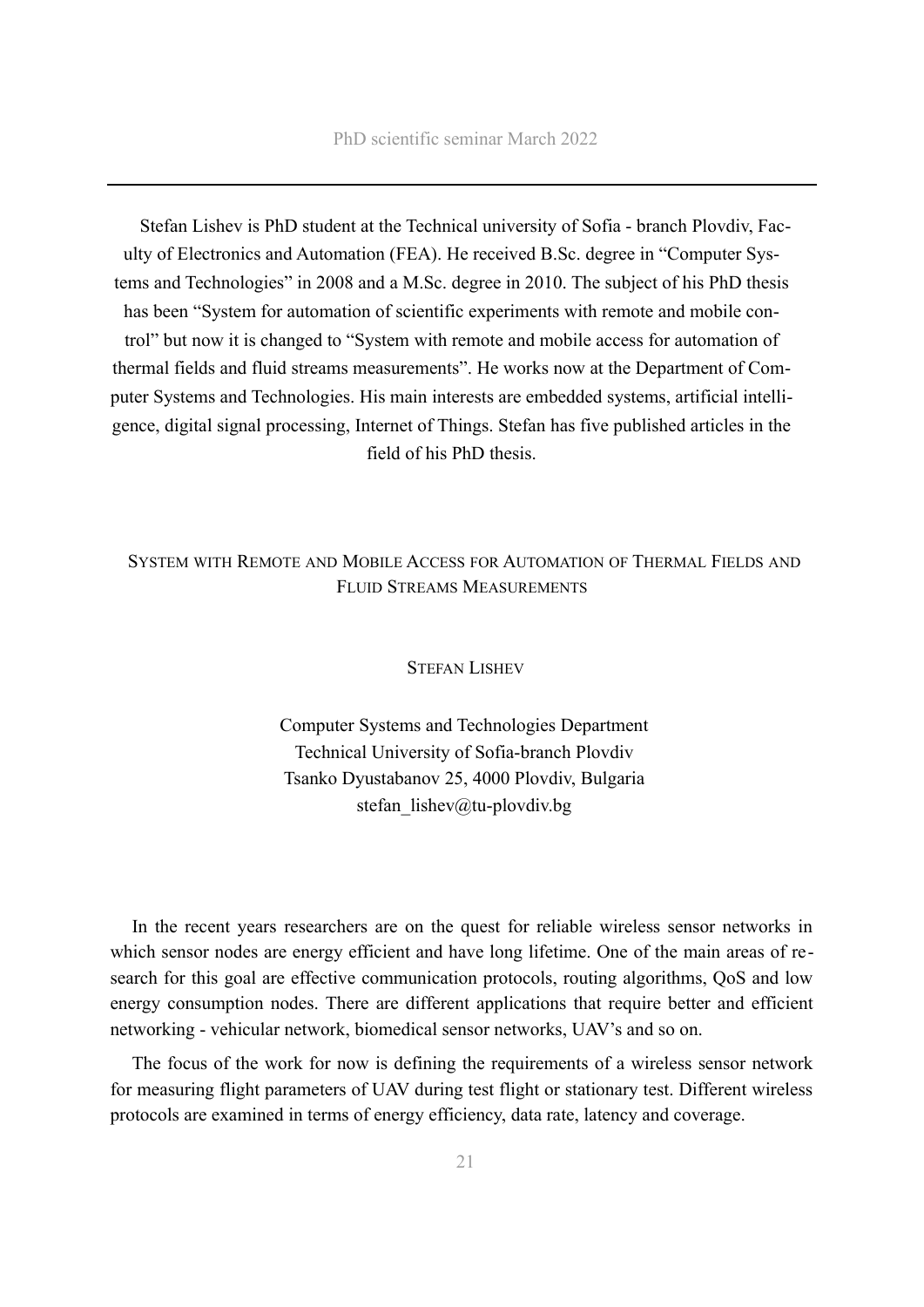For measurements of the flight parameters is used the velocity field in the work chamber of the wind tunnel ULAK -1. The measurements are done using five-hole probe in a plane located behind the subject of study. In measuring the magnitude and direction of the air flow velocity in low speed wind tunnels the probes with a spherical end portion are used. The fivehole probe is applied in this case. Other parameters that are measured are temperature, orientation in space, voltage from different sensors and power supply, barometric pressure.

In the recent years the focus is mainly on developing and testing new protocols and algorithms for communication, as well as investigating existing ones between embedded devices that use different types of communication – wired and wireless. The challenge for the design of a WSN is the optimization of critical parameters – network consumption and latency. Different scenarios are going to be test via simulating different kinds of networks of devices with the help of Network Simulator 3 and similar tools. After doing simulations the promising solutions will be tested as real systems.

In Fig. 1 is presented the architecture of the proposed wireless measuring system. Data are collected from heterogeneous smart sensors. They have MCU unit that perform signal conditioning and analog to digital conversion. Depending on the parameters that are measured, some of the measuring nodes have to be able to do some data analyzing, buffering, aggregation and compression.



Fig. 1

Data are transmitted using WPAN/WAN protocols to the gateway. The gateway is connected through TCP/IP protocol to the Internet. Users connect to the gateway like client to server. On the side of the sensors the gateway acts as a client and the smart sensors are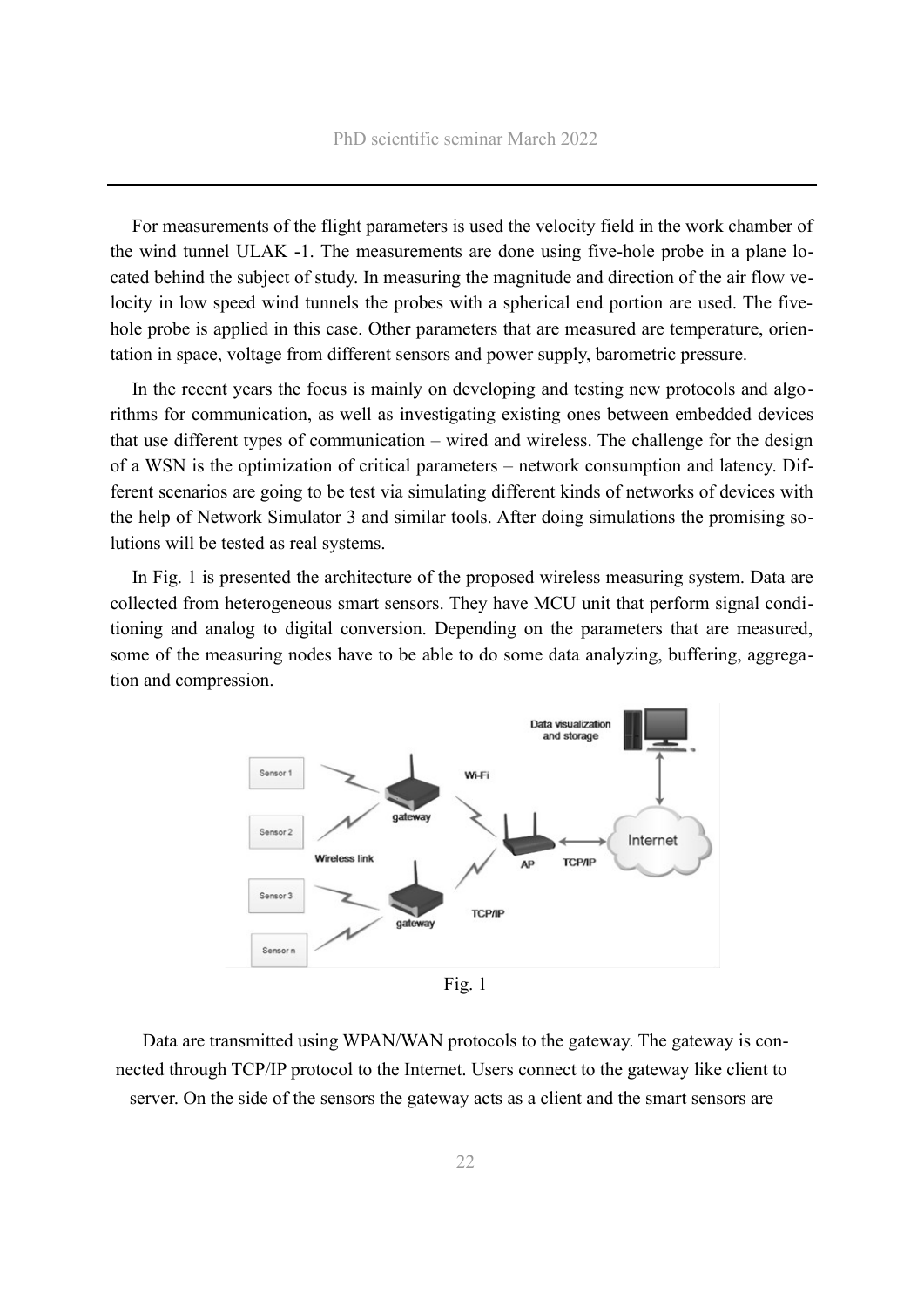servers that listen for requests. The system is intended as a test bed for the used protocols Here are listed some of the key parameters of interest during design and system identification of UAV and their requirements for the measuring system, of which require low

data rate:

- temperature
- barometric pressure
- And high data rate:
	- angular velocity
		- pressure
		- voltage
		- force
	- digital impulses

To perform measurements on mobile objects like drones and plane prototypes the system have to meet some specific requirements like high throughput, low latency, energy efficiency.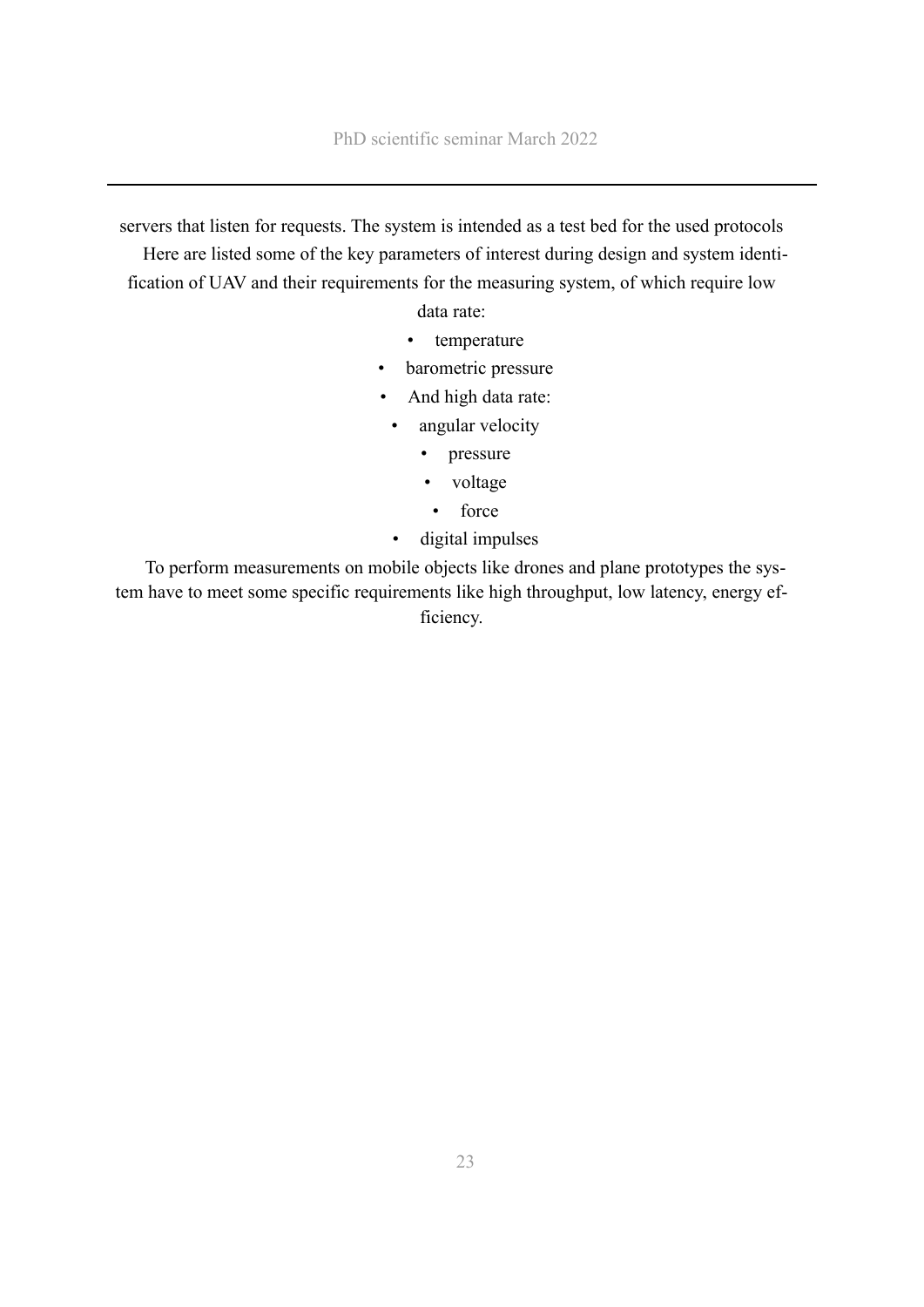Jordan Genoff is a PhD student at the Department of Computer Systems and Technologies in Technical University of Sofia. He has a MSc degree in Computer Engineering from the Higher Mechanical and Electrical Institute – Sofia (former name of the Technical University of Sofia). His PhD research is in the computational aspects of the biological nano-structures simulations.

#### <span id="page-23-1"></span>HIGHLY VALID COMPUTATIONS IN BIO-NANO-STRUCTURES COMPUTER SIMULATIONS

#### <span id="page-23-0"></span>JORDAN GENOFF

Computer Systems and Technologies Department Technical University of Sofia - branch Plovdiv Tsanko Dyustabanov 25, 4000 Plovdiv, Bulgaria  $j$ genoff@tu-plovdiv.bg

It may seem at first glance that all issues concerning the computer simulations of biological structures in time at molecular and membrane scales have already been solved. Or at least on a theoretical level. The problem is that there are inherent properties of these systems under simulation, that can impose dramatic degrees of doubt on the validity of the result. On the one hand, they are chaotic by nature, and therefore – sensitive and unpredictable. On the other hand, they are extremely massive physical compositions, which implies the use of validity measures derived from statistical mechanics. As a consequence, it is possible to find claims that obviously distinct in detail simulation results, obtained under the impact of different values of the same destabilizing factors, are all valid. This approach is inapplicable when the main goal of the study is the behavior of a certain individual particle in the system. In such cases the measures of validity must be targeted towards the properties of these single particles.

This research examines the impact of the floating-point computation precision and the iteration time step on the stability of a single chaotic trajectory in a state space. Solutions concerning both the influence of these factors and the measures of validity are proposed.

For the sake of simplification, the study is done on the Lorentz attractor system, which is proven chaotic and obviously sensitive to the factors in consideration.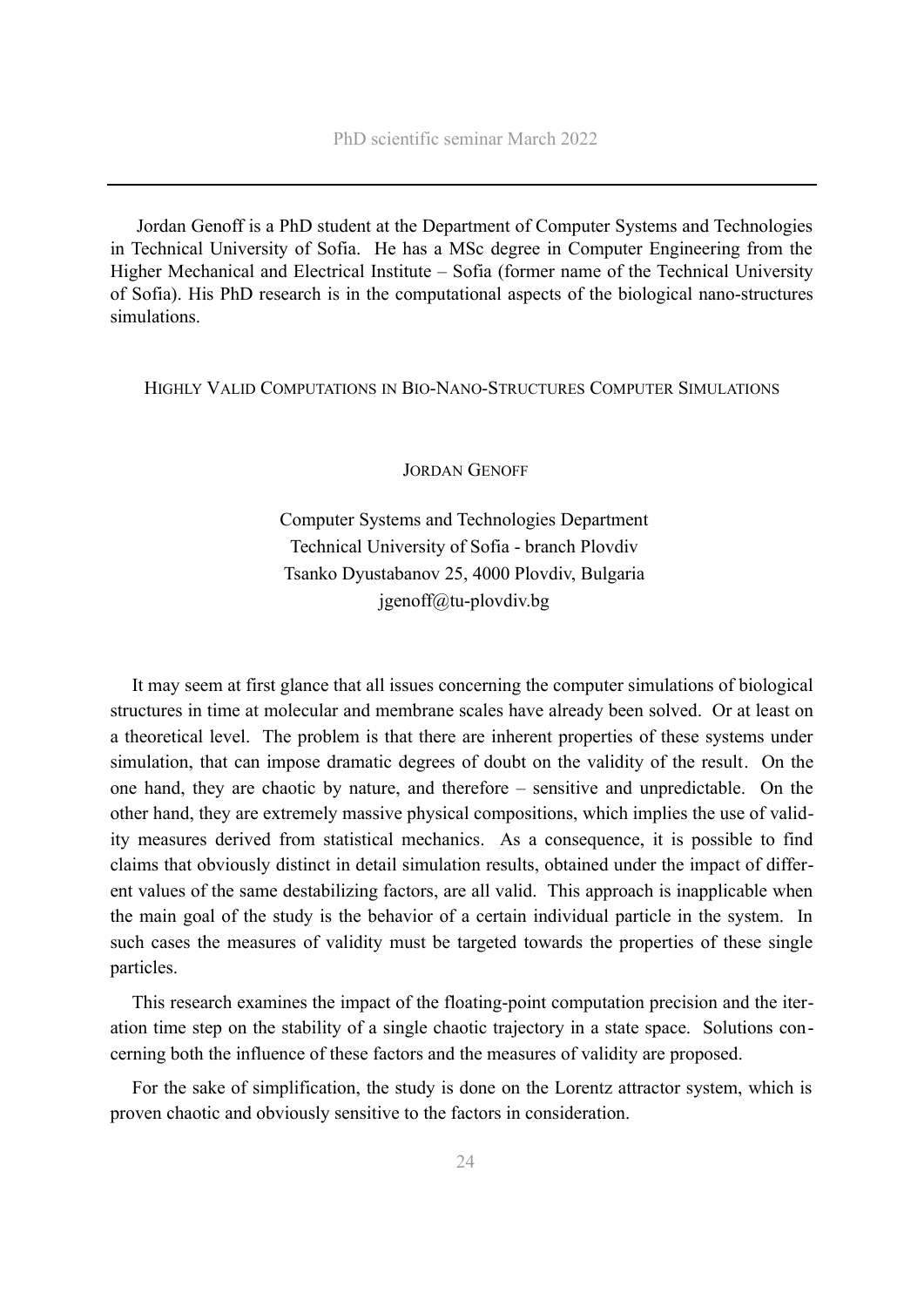Stefan Stoyanov is 1st year PhD student at the Technical University Sofia branch Plovdiv, Department of Computer Systems and Technologies. He has an MSc degree in Computer Systems and Technology from Technical University of Sofia and BSc degree in Computer Systems and Technology from Plovdiv branch of Technical University of Sofia. His PhD research interests and activities are in Computer Architectures, Computer Security, RISC-V processors and Machine Learning

#### <span id="page-24-1"></span>SECURE HETEROGENEOUS ARCHITECTURE

#### <span id="page-24-0"></span>STEFAN STOYANOV

Computer Systems and Technologies Department Technical University of Sofia-branch Plovdiv Tsanko Dyustabanov 25, 4000 Plovdiv, Bulgaria s.stoyanov@std.tu-plovdiv.bg

Embedded processors are the core of smart and IoT devices. For the last two decades, they were primarily ARM instruction set based but since the RISC-V instruction set was introduced 12 years ago, things came to a state where RISC-V challenges ARM supremacy. Due to the open nature of this instruction set, it became popular for both industry and academic studies, as it is enables freedom of design, implementation and scalability.

Along with the benefits, RISC-V becoming mainstream technology leads to increased risk of cyber attacks, necessity for data protection and execution security. Many solutions to these challenges are ported from other platforms, new approaches were introduced and advanced researches are being conducted to handle the ever existing security threads.

 The latest technology and future development direction of RICS-V security research are still to be defined.

A common tendency in computer security especially implementing Root-of-Trust is isolation in terms of hardware resources and access to these resources. Best results can be achieved if there's a complete isolation even between the execution flow of user program, kernel and security targeted code which naturally leads to the use of multi-processor systems. Based on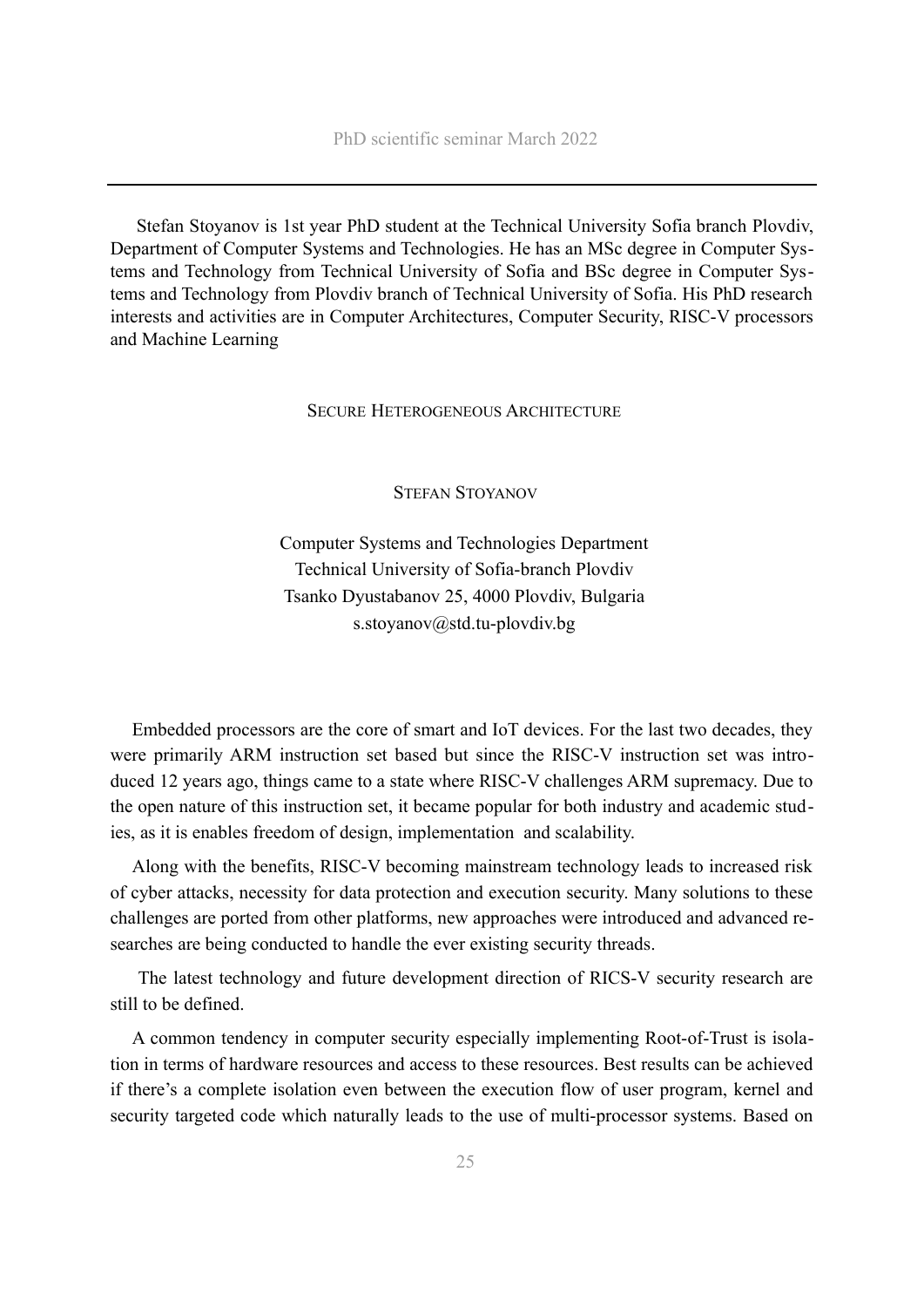the security level of each processor it might or might not have access to the other processor resources thus defining one of the processors as security core. These processors perform different computations and algorithms. To optimize the device means that these processor cores should not to be identical but to be adequate for the tasks they perform. As RISC-V base instruction set includes just 47 instruction it means that we can have very small cores perform different tasks thus restricting chip size and power consumption.

Cyber-security faces constant attempts to exploit previously undiscovered security holes. While software can easily be patched or misbehavior detected by the user, hardware security issues can only be partially fixed by software means resulting in performance degradation and can go unnoticed by the user. Recent studies suggest the use of AI and Machine Learning for detection of anomalous behavior and preventing undergoing threads. Hardware implemented mechanisms can spot unauthorized code on very low level.

The RISC-V V extension defines vector instructions, one of the key purposes of which is to be used for AI and Machine Learning calculations.

Having a separate RISC-V RoT core with machine learning capabilities to be able to identify security threads can significantly improve the reliability of a RISC-V base heterogeneous computer system.